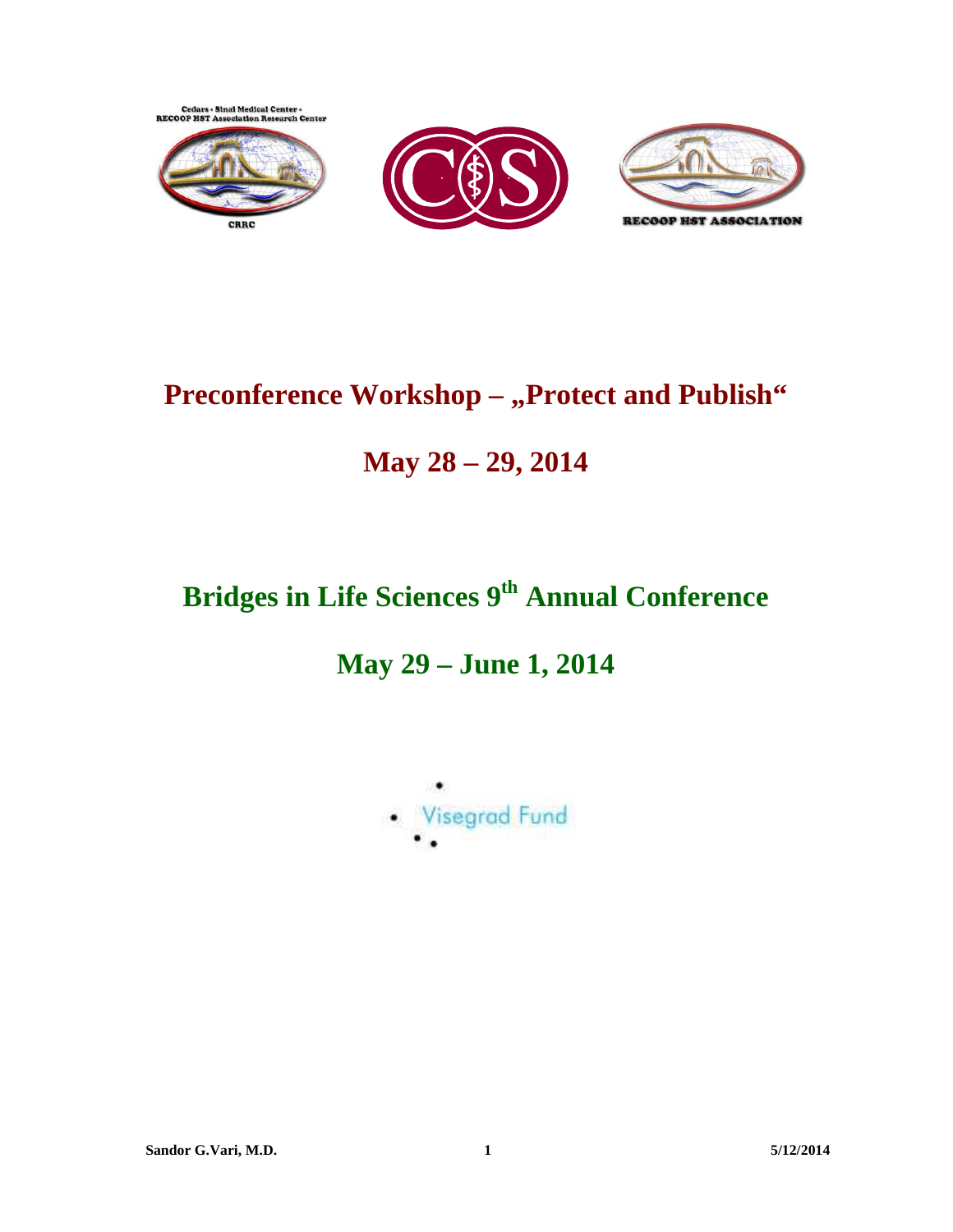



## **Organizing Committee**

## **USA - Cedars-Sinai Medical Center, Los Angeles, California**

Edward Prunchunas Senior Vice President for Finance and Chief Financial Officer, Cedars-Sinai Medical Center & Chairman of the Supervisory Board of the RECOOP HST Association

Shlomo Melmed, M.D., Senior Vice President, Academic Affairs, Dean of the Medical Faculty, Cedars-Sinai Medical **Center** 

Sandor G. Vari, MD Director, International Research and Innovation Management Program, Cedars-Sinai Medical Center & President of the RECOOP HST Association

Arora Chander Chander P. Arora, PhD Research Project Adviser, International Research and Innovation Management Program, Cedars-Sinai Medical Center & RECOOP HST Association Research Project Management

## **Croatia**

Dr. Livia Puljak , MD., Ph.D., Assistant Professor, Department of Anatomy, Histology and Embryology, School of Medicine, University of Split

Prof. Ana Marusic, MD, PhD Chair, Department of Research in Biomedicine and Health, School of Medicine, , University of Split & Co-editor in Chief, Journal of Global Health, www.jogh.org

Marija Heffer, MD, PhD Professor, Department of Medical Biology, School of Medicine, Josip Juraj Strossmayer University of Osijek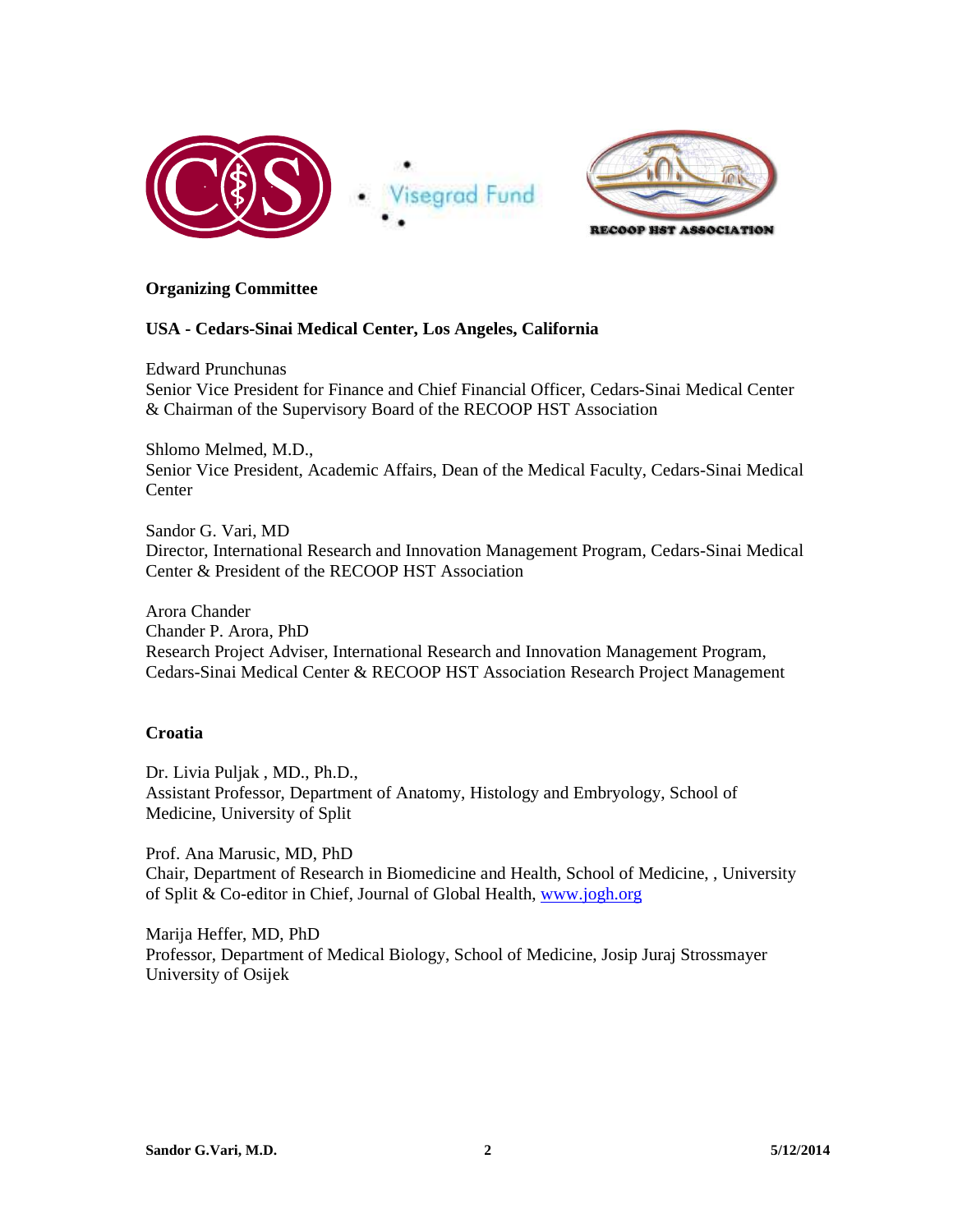

#### Preconference Workshop - "Protect and Publish"

Venue: HOTEL DUJAM

May 27 – 29, 2014

#### **Bridges in Life Sciences 9th Annual Scientific Conference in Split, Croatia**

Venue: ATRIUM HOTEL

May 30 – 31, 2014**Hotel accommodations** 

#### **Hotel Accommodation**

HOTEL DUJAM \*\*\* & YOUTH HOSTEL, Velebitska 27, 21000 Split – Croatia, Tel. + 385 (0) 21/273-080; www.hoteldujam.com

BEST WESTERN Hotel Art \*\*\*\*, UlicaSlobode 41, 21000 Split, Croatia, Tel: +385 (0)21 302-302; http://www.bestwestern.com/

ATRIUM HOTEL \*\*\*\*\*\* Domovinskog rata 49a, 21000 Split, T.+385 21 200 000; www.hotel-atrium.hr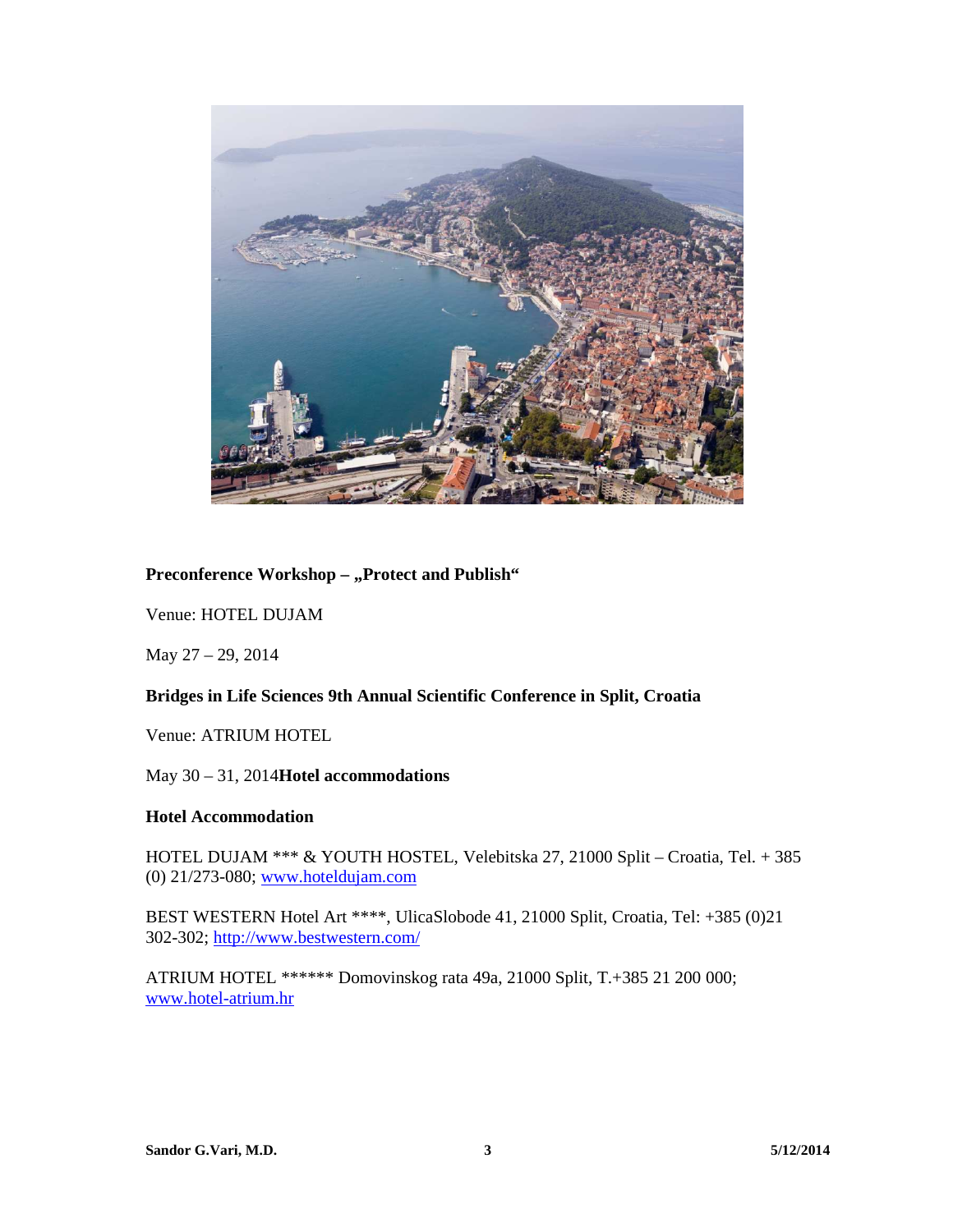

## **The Association for Regional Cooperation in the (RECOOP) Fields of Health, Science and Technology (HST)**

## Short Name: **RECOOP HST Association**

## **1. Introduction**

In 2006 Cedars–Sinai Medical Center (CSMC) with eleven CEE universities and academic organizations from six countries (Croatia, Czech Republic, Hungary, Romania, Slovakia, and Ukraine) formed the Regional Cooperation for Health, Science and Technology (RECOOP HST) Association.

In 2012 CSMC converted the Association into the Association for Regional Cooperation in the Fields of Health, Science and Technology is registered by the Court of Debrecen in Hungary under the registry number 4160 on May 10, 2012, TAX ID: 18299140-1-09.

Members of the Association from 9 countries (Croatia, Czech Republic, Denmark, Hungary, Romania, Slovak Republic, Ukraine and USA) and 14 higher education or research organizations.

Members of the RECOOP HST Association**:** 

- Cedars Sinai Medical Center, Los Angeles, USA
- School of Medicine University J. J. Strossmayer Osijek, Croatia
- IKEM Institute for Clinical and Experimental Medicine, Prague, Czech Republic
- Institute of Macromolecular Chemistry Academy of Sciences, Czech Republic
- Faculty of Military Health Sciences, University of Defense, Hradec Kralove, Czech Republic
- Faculty of Pharmacy, University of Copenhagen, Denmark
- University of Debrecen, Hungary
- University of Pecs, Hungary
- University of Szeged, Hungary
- Carol Davila University of Medicine and Pharmacy, Bucharest, Romania
- Slovak Medical University, Bratislava, Slovakia
- Palladin Institute of Biochemistry, National Academy of Sciences of Ukraine, Kyiv, Ukraine
- Institute of Cell Biology, National Academy of Sciences of Ukraine, Lviv, Ukraine
- Danylo Halytsky Lviv National Medical University, Lviv, Ukraine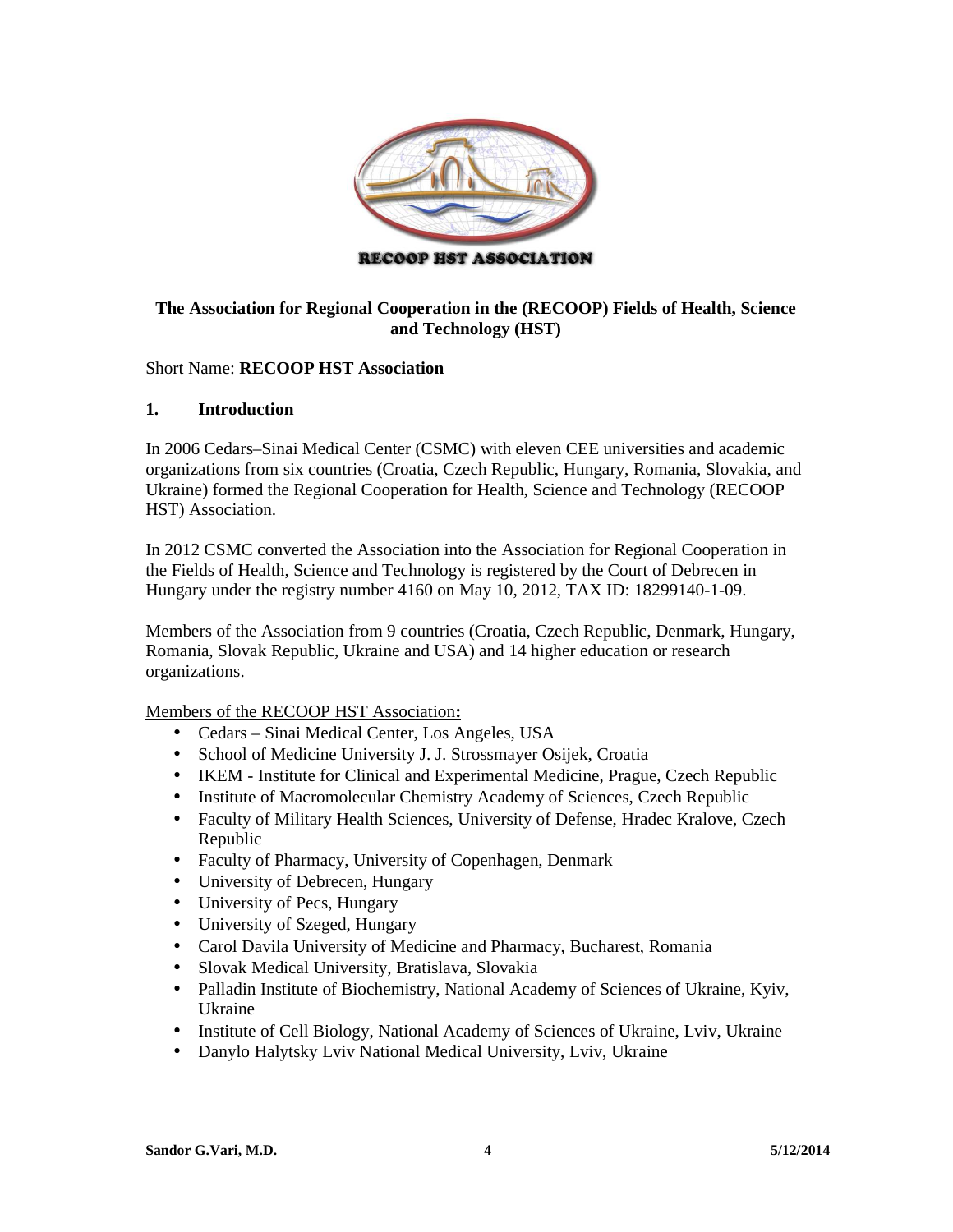## **2. International Partnerships of CSMC RECOOP HST Association**

### **World Health Organization (WHO)**

RECOOP HST Mother and Child Health Network was one of the partners of the International *PRE*term *BI*rth *C*ollaborative (PREBIC www.prebic.net ) of the World Health Organization, Department of Reproductive Health and Research (http://www.who.int/reproductivehealth/index.htm ).

## **World Intellectual Property Organization (WIPO)**

Beside research opportunities the RECOOP Association inspires young scientists and clinical researchers for creative thinking, and helps to learn how to make decision on "publish and disclose" or "publish and protect". The Association is working with the World Intellectual Property Organization (WIPO http://www.wipo.int) to train faculty members, managers, young scientists, clinicians and for Ph.D. students for innovation management and technology transfer from the RECOOP HST Association. The members of the participating organizations are taking the WIPO World Wide Academy (WWA) Distance Learning (DL) courses and until 2011 more than 500 faculty members were trained from the Association.

## **National Institutes of Health (NIH)**

The first "Bridges in Life Sciences" regional networking meeting was organized in October 2003 by Cedars – Sinai Medical Center (CSMC) with four Hungarian Universities along with the Fogarty International Center (FIC) at the National Institutes of Health (NIH) in Budapest, Hungary.

On June 4, 2008 the representative of the RECOOP Association meet with the representatives of the Division of International Relations, John E. Fogarty International Center for Advanced Study in Health Sciences, NIH, DHHS, USA and agreed to continue the "Bridges in Life Sciences" regional networking meeting organized in October 2003.

The 4th Annual Scientific Meeting took place in Debrecen, Hungary on April 4 – 5, 2009 with the Visegrad Group's (V4) academic organizations and NIH funded PIs from the USA with robust collaborative works in the CEE Countries. The host organization University of Debrecen on the behalf of the Association applied for a Standard Grant and CSMC provided the matching fund. The Bridges in Life Sciences US - CEE Regional Networking Meeting provided opportunity for 60 CEE RECOOP young scientists selected from more than 100 abstracts by the Scientific Advisory Board of the RECOOP Association and additional 20 young Ukrainian scientists was selected for the Young Scientists Forum with the support of California Association to Aid Ukraine (CAAU).

#### **The U.S. Government Global Health Initiative**

Ms. Lois Quam, Executive Director of U.S. Government Global Health Initiative, U.S. Department of State in her letter sent to the Bridges of Life Sciences  $7<sup>th</sup>$  Annual Conference recognized the RECOOP HST Association Networks' research activities as valuable assets of Global Health Initiative.

#### **Visegrád Group (V4)**

From 2008 the members of the RECOOP HST Association with the financial support of Cedars – Sinai Medical Center applied for 20 Standard Grants and won 14, also one Strategic Grants.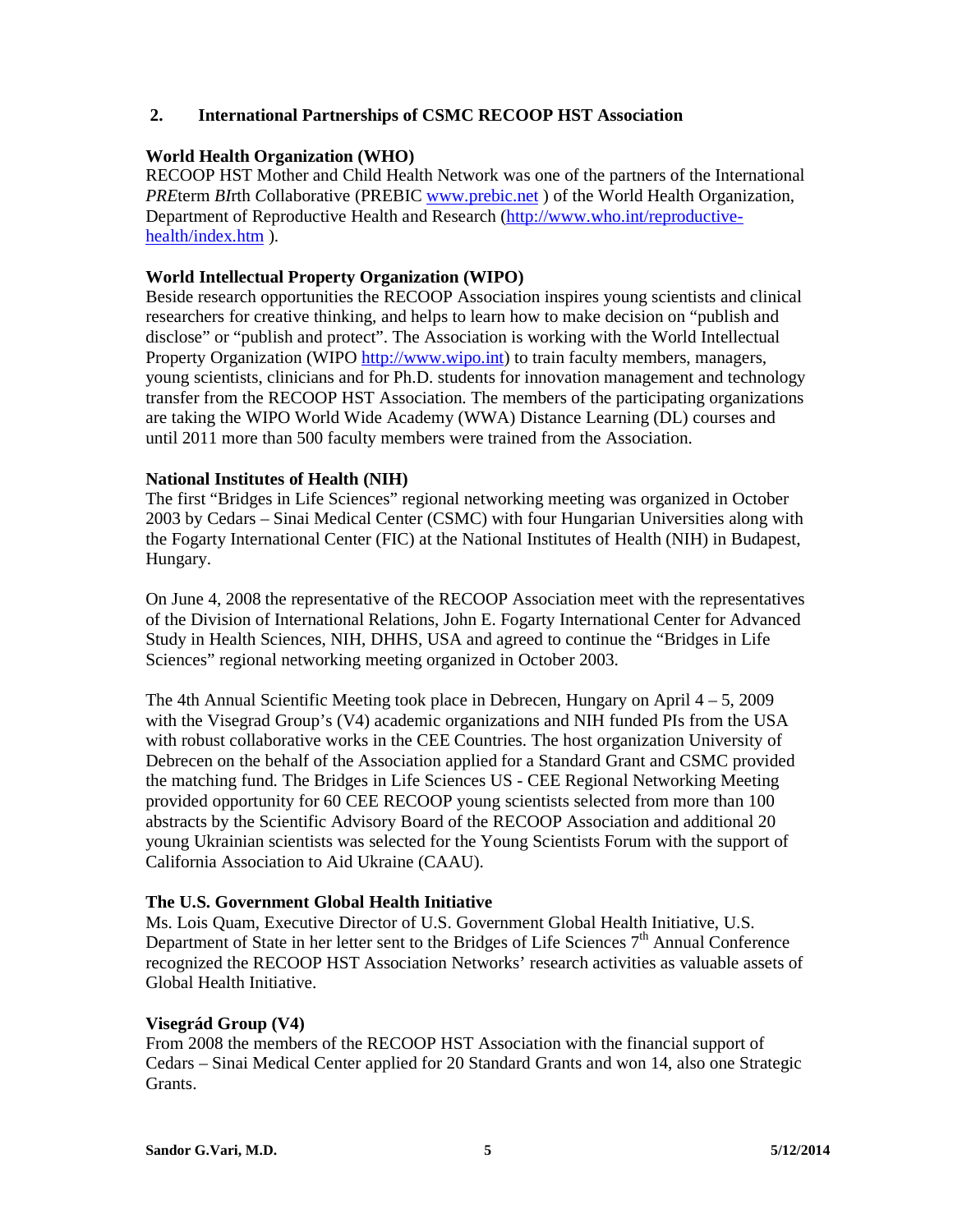During the last four years the RECOOP HST Association won 14 Standard Grants (20810243, 20820016, 20820040, 20820041, 20910138, 20920001, 20920002, 20920023, 20920024, 20910138, 21010083, 21010070, 21020052**,** and 21110096) to support the formation and management of research networks and multinational - multidisciplinary research projects.

Also the IVF Standard Grants helped to build support networks for Biosafety and Biosecurity, Animal use in Research, Clinical Research Management, Research and Innovation Management Training.

The buildup of the RECOOP Life Science Research Platform sponsored by **the International Visegrad Fund Strategic Grant** (31110035) "Future of Visegrad Four Families Depends on Healthy Women and Children".

The last five years IVF and CSMC-RECOOP extended activities toward the EU Eastern Partnership, the Visegrad+ Western Balkans and the RECOOP HST Association is building bridges to United States Global Health Initiative.

The IVF grants won by CSMC – RECOOP also helped the International Visegrad Fund to move toward to the  $21<sup>st</sup>$  Century and broaden the scope of funded activities in the Visegrad Group to involve more young scientists into the new biotechnology developments, could create innovative ideas, new medical treatment modalities and jobs in the region.

## **1. Research Capacity Building**

The RECOOP HST Association's main goal is to enhance research collaboration and provide platforms for scientific networking in life sciences within the Visegrad Four Countries, Central - Eastern Europe, and Western Balkan. The research priority of the Association is women's and child's health in the Visegrad Four European Macro-Region (Czech Republic, Hungary, Poland and Slovakia) and the neighboring countries (Belarus, Bosnia and Herzegovina, Croatia, Moldova, Macedonia, Montenegro, Romania, Serbia and Ukraine). The Association paves the way toward GLOBAL Research Programs of the National Institutes of Health, the World Health Organization and private funds (Gates, Clinton).

In the last six years the RECOOP HST Association/Association implemented translational and retro - prospective clinical research in the Mother and Child Health (M&CH), the Women's Health and Cardiovascular Diseases (WH&CVD) and in the NanoBioTechnology (NBT) Research Networks.

The Mother and Child Health and the Women's Health and Cardiovascular Diseases retro and prospective clinical research studies are using web based electronic data entry forms (EDEF http://www.flexiform.eu/).

Beside the management of research networks for multinational - multidisciplinary research projects, the RECOOP HST Association also built support networks for Biosafety and Biosecurity, Animal use in Research, Clinical Research Management, Research and Innovation Management Training.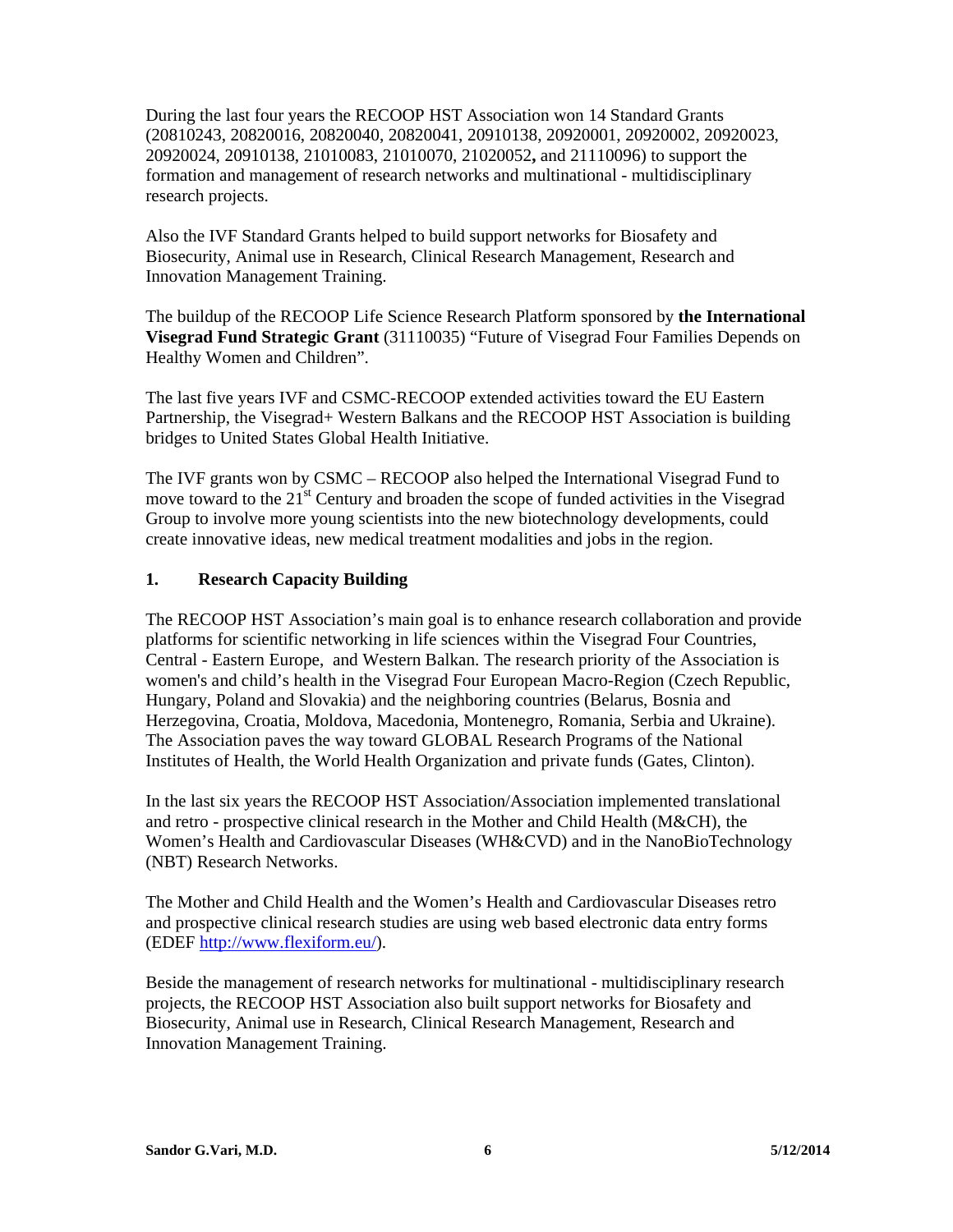Cedars - Sinai Medical Center -**RECOOP HST Association Research Center** 



In the RECOOP Research Networks 147 scientists are working in 18 research projects in clinical, basic and translational research studies to investigate biological pathways leading to gender differences in cardiovascular diseases, preterm birth, breast, cervical and brain tumors.

In 2012 the RECOOP HST Association is integrated the multidisciplinary, multicenter research studies of the **RECOOP Research Networks** in the RECOOP Life Science Research Platform and formed 18 **CSMC RECOOP Research Centers (CRRC)** from 7 countries (Croatia, Czech Republic, Hungary, Poland, Romania, Slovak Republic, and Ukraine) working on translational and clinical research in the field of Genomics - Proteomics, Epigenetics, Metagenomics, Molecular Biology, Metabolomics and Nano-biotechnology.

## **The CSMC - RECOOP Research Centers (CRRC):**

#### **Cardiovascular Disease and Women's Health:**

Lifestyle intervention in women's cardiovascular health with different reproductive and risk factors

Jan Pitha M.D., Ph.D., Head of Laboratory for Atherosclerosis Research Department of Cardiology, IKEM - Institute for Clinical and Experimental Medicine, Prague, Czech Republic

Myocardial contractile dysfunction Attila Borbely, M.D., Ph.D., Cardiologist, Institute of Cardiology, Medical and Health Science Center, University of Debrecen, Hungary

The role of myofilamentary protein changes in diastolic dysfunction of newborns Zoltan Papp, M.D., Ph.D., D.Sc., Institute of Cardiology, Clinical Physiology Department, University of Debrecen, Hungary

Obesity, bone density and cardiovascular diseases Professor Martin Gajdoš, M.D, Ph.D. and Dr. Zora Krivosikova, PhD Medical Faculty, Dept. of Clinical and Experimental Pharmacotherapy, Slovak Medical University, Bratislava, Slovakia

Obesity, stress and cardiovascular function Professor Marija Heffer MD, PhD, Department of Biology and Neuroscience, School of Medicine University Josip Juraj Strossmayer Osijek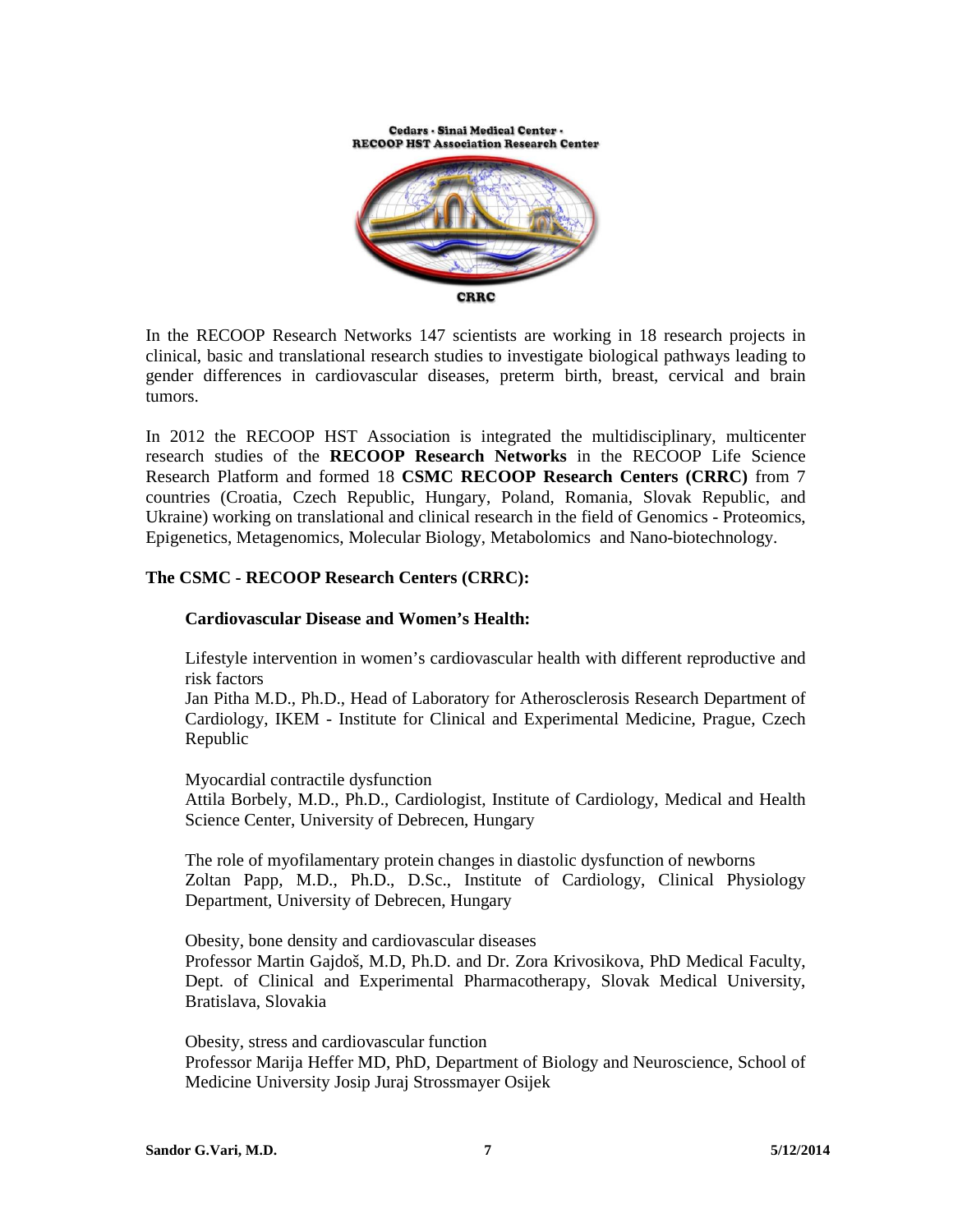Oxidative stress markers for metabolic and cardiovascular diseases Professor Elizabeta Has-Schön, PhD, Department of Biology, University J.J. Strossmayer, Osijek, Croatia

Role of semicarbazide sensitive amine oxidase (SSAO) in Cardiovascular Diseases (endothelial cells and/or adipocytes)

Professor Éva Szökő, Ph.D., D.Sc., Department of Pharmacodynamics, Faculty of Pharmacy, Semmelweis University

Vitamin D deficiency and effect on neurotransmitters in diabetes, ischemic heart disease and preterm birth

Tatiana Borisova, Department of Neurochemistry, Palladin Institute of Biochemistry NAS of Ukraine

Glycosylation and Bioseparation

András Guttman, Ph.D., D.Sc., MHAS, Research Centre for Molecular Medicine, Horváth Laboratory of Bioseparation Sciences, Medical and Health Science Center, University of Debrecen, Hungary

#### **Mother and Child Health:**

Iron intake and preterm birth

Chander P. Arora, PhD, Cedars-Sinai Medical Center International Research and Innovation Management Program, Los Angeles, CA, USA

Cervical fluid IL-6 - a possible predictor of early onset sepsis in pregnancies complicated by late PPROM

Dr. Marian Kacerovsky, MD, Department of Obstetrics and Gynecology, University Hospital in Hradec Kralove; Czech Republic

Animal models to study preterm birth

Professors Gyorgy Falkay, PhD, DSc. & Robert Gaspar, PhD Department of Pharmacodynamics and Biopharmacy, Faculty of Pharmacy, University of Szeged, Hungary

Enterovirus infection in mother, neonate, infants and follow up in child development Professor Shubhada Bopegamage, Ph.D.,Head, Entervirus Laboratory, Virology Department, Slovak Medical University, Bratislava, Slovak Republic

Screening mothers and newborns for cytomegalovirus infection

William J. Britt, M.D., University of Alabama- Birmingham, Alabama, USA and Iuliana Ceausu, M.D., Ph.D, the Department of Obstetrics and Gynecology of "Dr. I. Cantacuzino" Hospital, "Carol Davila" University of Medicine and Pharmacy, Bucharest, Romania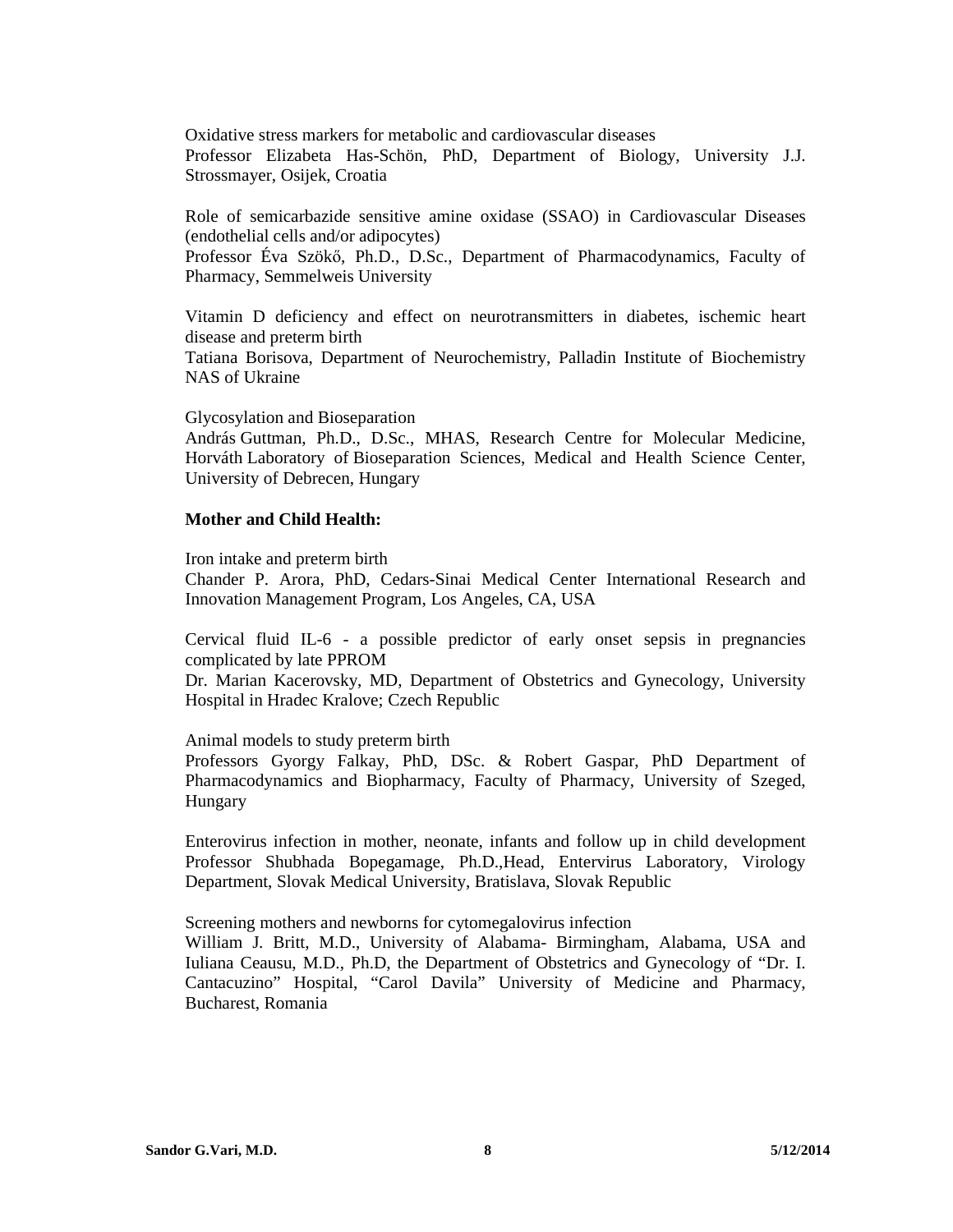#### **NanoBioTech and Cancer:**

Iron nanoparticles for monitoring different diseases, (regenerative medicine, cardiovascular and cancer)

Professor Daniel Horák, Ph.D. Head of the Department of Polymer Particles, Institute of Macromolecular Chemistry, Academy of Sciences, Prague, Czech Republic

Tatiana Borisova, PhD, DSc, Head, Department of Neurochemistry, Palladin Institute of Biochemistry, National Academy of Sciences of Ukraine, Kiyv, Ukraine

Biofunctionalization of nanoparticles and targeted drug delivery

Studies, Professor Rostyslav Stoika, PhD, D.Sc., Department of Regulation of Cell Proliferation and Apoptosis, Institute of Cell Biology, National Academy of Sciences of Ukraine

Targeted drug delivery for cancer treatment

Professor Roman Bogdanovych Lesyk, Ph.D., D. Sc, Department of Pharmaceutical, Organic and Bioorganic Chemistry, Danylo Halytsky Lviv National Medical University, Lviv Ukraine

Tunable nanocrystals for biomedical imaging Artur Podhorodecki, Ph.D. Institute of Physics, Wroclaw University of Technology, Wroclaw, Poland

In vitro and in vivo immune assays for evaluation of immunotoxic effect of nanoparticles

MUDr. Jana Tulinska, PhD. Laboratory of Immunotoxicology, Slovak Medical University, Bratislava, Slovakia

The participating CRRCs from the member universities and research organizations implemented research programs for Medical and Ph.D Students.

RECOOP Life Science Research Platform already realized short term (1-2 years) pilot research studies. The Networks continue the translational and clinical research studies in midterm (5 years), and the RECOOP HST Life Science Research Platform shall plan to continue the clinical research studies for minimum 20 - 30 years and follow up the women, men and newborns registered in the Electronic Data Entry Forms (EDEF) started in 2011.

The Association inspires young scientists and clinical researchers for creative thinking, and helps to learn how to make decision on "publish and disclose" or "publish and protect". RECOOP provides training for young scientists to learn proper and scientifically sound communication of their research results in their manuscripts and presentation. The Association provides practical training on the presentation of data in the manuscript from the "Introduction, Methods, Results and Discussion" to the "Conclusion" sections of the manuscript and guides the young scientists how to organize data in tables and graphs, presenting results of statistical analysis.

The RECOOP HST Association organizes annually the Bridges in Life Sciences Conferences to review the scientific progress in the Association. During the Bridges in Life Sciences Annual Meeting the Scientific Advisory Board selects the top ten young scientists.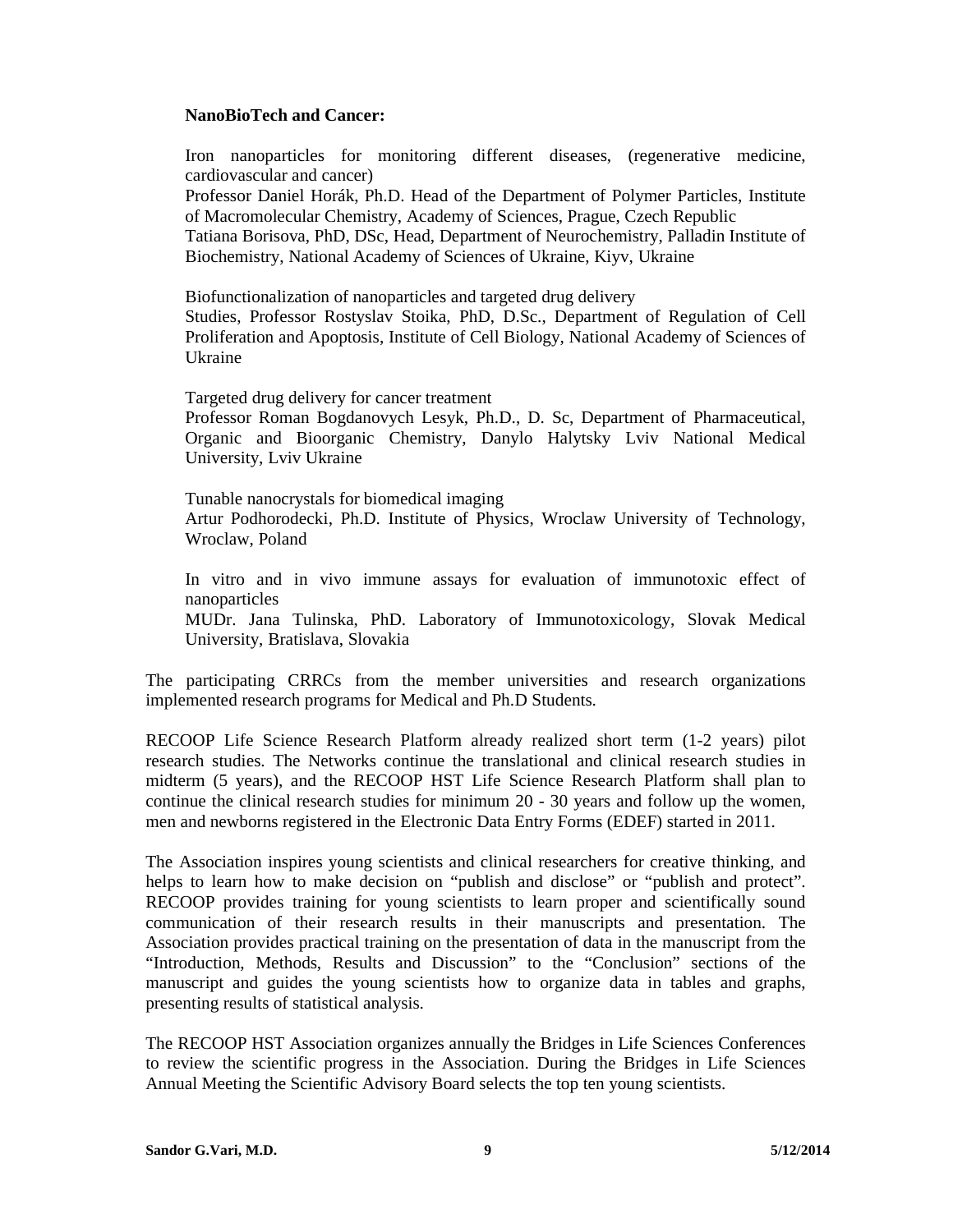The RECOOP scientific works were published in the Annual Scientific Review Journal the Biopolymers and Cell (www.biopolymers.org.ua) 2010. Vol. 26. N 2 & N 2 supplementary; 2011. Vol. 27. N 2 & N 2 Supplementary; 2012. Vol. 28. N 2 supplementary and 2013.Vol. 29. N2 supplementary.

The winner gets the Cedars – Sinai RECOOP Scholar Grant to visit Los Angeles for two weeks with her/his supervisor. They are visiting research groups and laboratories and presenting their scientific work during research seminars.

The top ten young scientists selected during the Bridges in Life Sciences Annual Conferences have the opportunity to apply for International Visegrad Fund (IVF) Scholarship and receive the RECOOP Young Scientists Matching Fund. The Visegrad Scholarship is the Visegrad Four European Macro-Region's Fulbright Program. Therefore it could be important to link the Visegrad Scholarship and the Fulbright Foreign Student Program.

CSMC – RECOOP Research Centers (CRRC) the Center of Excellences of the RECOOP HST Association. They host young scientists, Ph.D. students with CSMC – RECOOP (IVF – CSMC - RECOOP) Scholarship. The RECOOP HST Association Scientific Advisory Board selects the young scientists could compete for IVF – CSMC - RECOOP Scholarship.

The selected young scientists (preferably Ph.D. students) will spend maximum four semesters receive:  $\epsilon$ 2,300 / semester and the corresponding host universities/institutes receive €1,500/semester/scholar. The host CRRC will get  $€1,000$  for laboratory expense and consumables from CSMC – RECOOP HST Association.

RECOOP activities compliment the U.S. Government's commitment to the Global Health Initiative "the way U.S. Government agencies conduct global health activities, building on successful bipartisan leadership in global health and expanding their impact for sustainable results around the world."

"The RECOOP HST Association explores and enhances LOCAL scientific outputs of the partner organizations, creates critical mass of scientifically sound innovative research at REGIONAL level and exploits the research outcomes at GLOBAL level to improve the prevention and treatment of major public health problems." TM

The RECOOP Research Networks could be a model for geographical regions have lingual, cultural, historical, economic and political common ground worldwide in regions in Africa, Asia, North and South America to improve women's and children's health.

Dr. Sandor G. Vari, MD Director, International Research and Innovation Management Program Cedars-Sinai Medical Center & President of the RECOOP HST Association 6420 Wilshire Blvd., Ste. 300, Los Angeles, CA 90048-5502, USA Office 1: 1 323-866-8122; 1 323-866 -6824 Office 2: 1 818 904 1954 Mob: 1 818 398-2642 E-mail: vari@cshs.org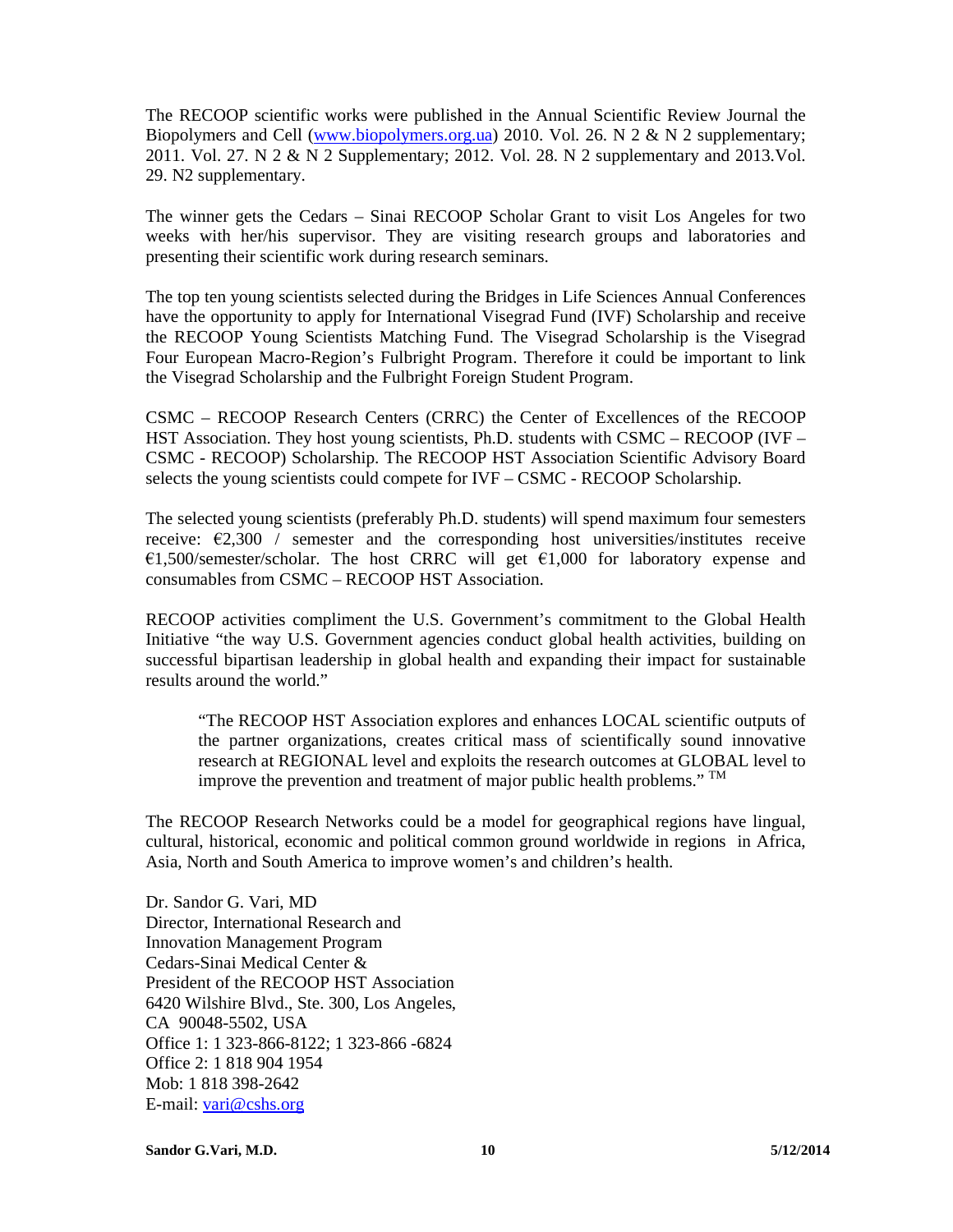## Preconference Workshop - "Protect and Publish"

## **Communication is not something added onto science - it is the essence of science**.

## **"Clear Thinking = Clear Writing"**

#### **Significance, Impact, Innovation are vital to scientific and medical writing!**

Capacity building for innovation, science communication and grant writing for young scientists in Central and Eastern Europe (CEE)

Preconference Workshop on May 28 and 29 in HOTEL DUJAM \*\*\* & YOUTH HOSTEL web:www.hoteldujam.com.

For the Workshop arrival on May 27 (Wednesday), 2014 and the workshop will be on May 28 and 29. The participating young scientists will stay in that hotel during the Bridges Conference since they are invited to attend the RECOOP 9th Annual Scientific Conference.

The Bridges in Life Sciences 9th Annual Conference will follow on May 30 (Friday) from 8:30 to 1:00 pm and May 31 (Saturday) from 9:00 to 6:00 pm in Hotel Atrium Domovinskog rata 49a, 21000 Split, Croatia http://www.hotel-atrium.hr/en/

#### 1., Aims:

RECOOP HST Association implements Science and Innovation Capacity Building (SCICAB) program as part of the RECOOP Protect and Publish (P&P) Strategy for innovation management, science communication and grant writing in the Central and Eastern European Countries. The objectives of SCICAB are to increase the number of young scientists capable to make decision in protect and publish, able to write good quality manuscripts in peer review journals and competitive grants.

## 2., Goals

RECOOP HST Associations' main goal is to build multinational, multidisciplinary collaboration and establishes long term life sciences research and public health program in seven Central and Eastern European (CEE) countries; Croatia, Czech, Hungary, Poland, Romania, Slovak, and Ukraine. Research results need to be published to become accessible and contribute to the progress of research and patient care. Publishing of the scientific outcomes it is necessary but protecting the intellectual property rights is crucial to convert the results into products: laboratory tests, diagnostic and treatment modalities. Inventors should reinvest the patent income into the innovators' research facilities and reward scientists too. The ability to write well is critical for healthcare professionals and researchers to precisely convey their ideas and research results.

#### 3., Methods

The participating young scientists with help of the tutors will convert their abstracts were written to present their research at the  $9<sup>th</sup>$  Bridges in Life Sciences Conference in Split, Croatia, May 2014 into a manuscript and those will be scrutinized and discuss to study the most important aspects of writing research articles. The same method will be used for the grant writing. Tutors will help them to learn how to make decision on protect  $\&$  publish.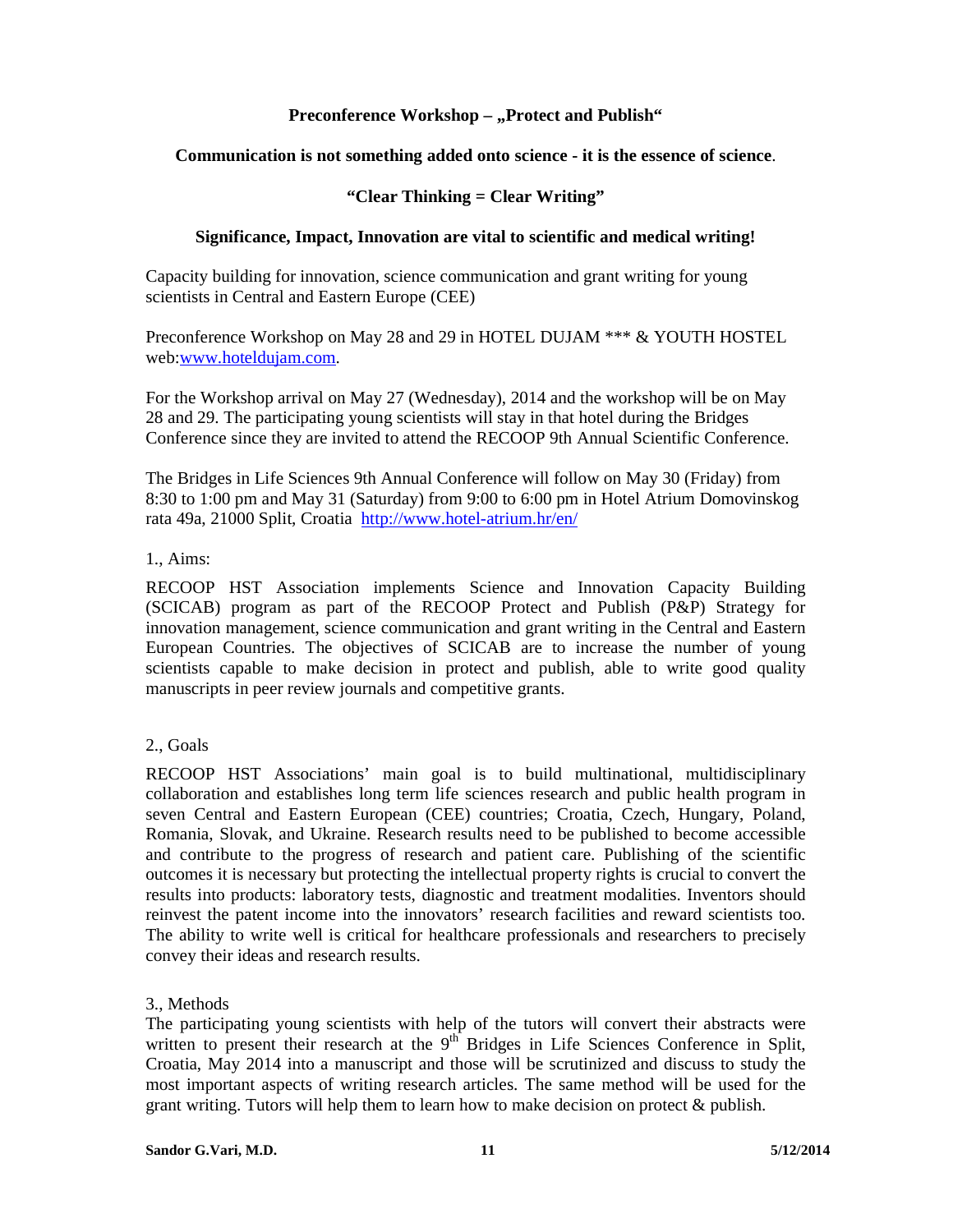#### **Faculty:**

Prof. Ana Marusic, MD, PhD Chair, Department of Research in Biomedicine and Health Co-editor in Chief, Journal of Global Health, www.jogh.org University of Split School of Medicine, Split, Croatia

Brenda Edin and Michael Baker Baker Group LLP, A Technology Advancement Company, Portland, Oregon, USA

dr. TamásBene Legal advisor, Knowledge and Technology Transfer Office University of Debrecen, Hungary

Vladimir Yossifov Consultant, IP Services Managing Director, HTSI SA Geneva, Switzerland

Kristin Martinez Manager, International Relations, Technology Transfer Office Cedars-Sinai Medical Center

Sandor G. Vari, MD Director, International Research and Innovation Management Program Cedars-Sinai Medical Center, Los Angeles, CA, USA & President of the RECOOP HST Association

#### **Workshop – Protect and Publish**

#### **May 28, 2014 Day 1 – Wednesday – Publish - Manuscript Writing**

- 8:30 Welcome and introductions Sandor G. Vari
- 8:45 Communicating results of scientific research Ana Marušić
- 9:30 Are there differences in communicating science among different scientific fields? Anan Marušić

#### **10:15 Coffee break**

- 10:30 Structure of the scientific article: Writing articles in Life Sciences Team of Ana Marušić
- 11:15 Structure of the scientific article: Introduction and Discussion Team of Ana Marušić
- 12:00 Structure of the scientific article: Methods and Results Ana Marušić

## **13:00 Lunch break**

**Sandor G.Vari, M.D.** 12 5/12/2014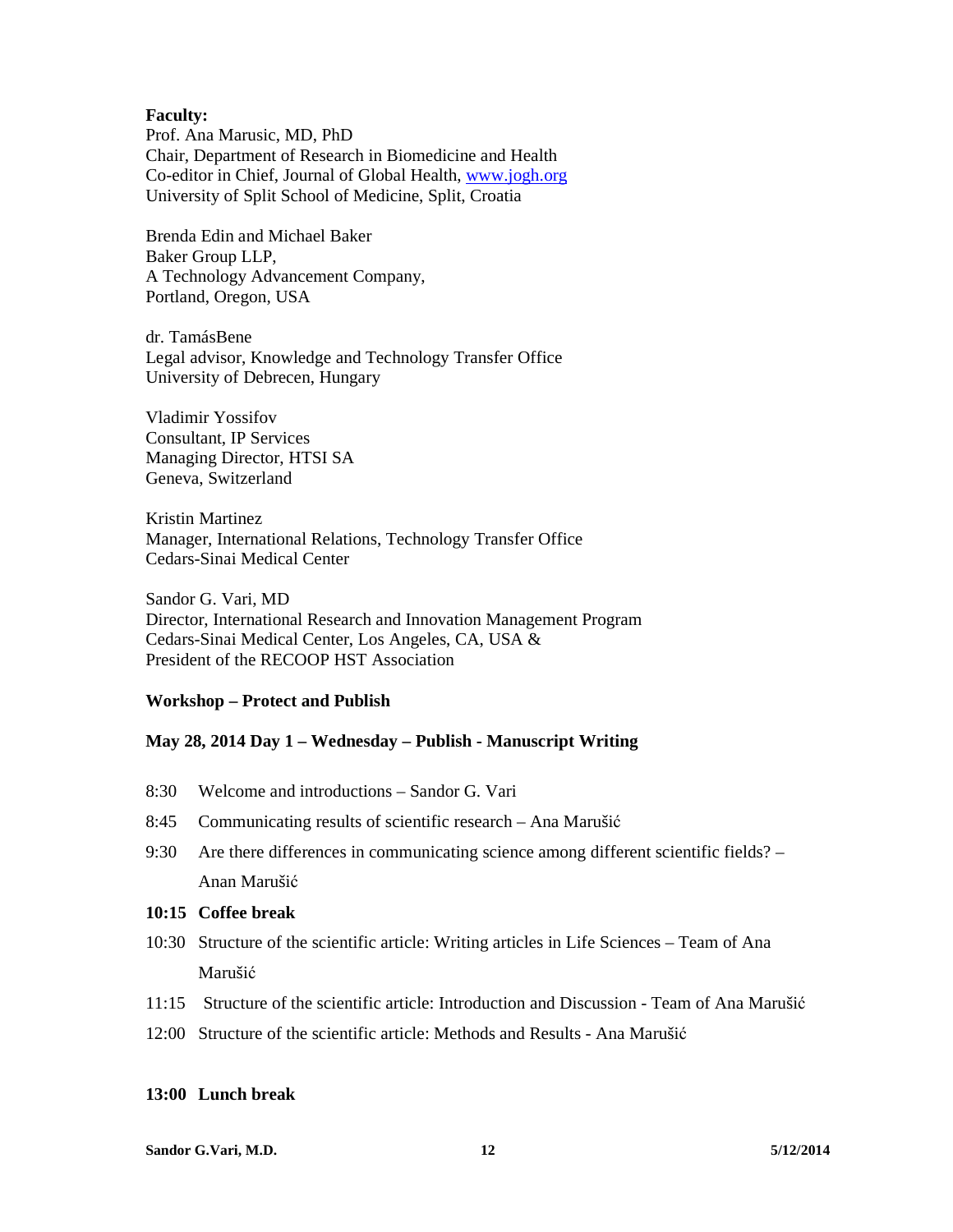- 14:45 Around IMRAD: title, abstract, acknowledgments, disclosures, references Ana Marušić
- 15:30 Ethics in scientific publications, case studies in publication ethics Team of Ana Marušić

#### **16:00 Coffee break**

16:15 Preselected young scientists (three) published their work in the Croatian Medical Journal (April 2014) RECOOP Special issue will present their work in brief (max 15 minutes) oral presentation.

> Senka Blažetić, Department of Biology, University J. J. Strossmayer Osijek Rostyslav Panchuk, Department of Regulation of Cell Proliferation and Apoptosis, Institute of Cell Biology NAS of Ukraine, Lviv, Ukraine

- 17:00 Lecturers and students will discuss the structure and delivery of the presentation. Team of Ana Marušić
- 18:30 Close of the day: Questions and answers Ana Marušić
- **19:00 Dinner Round Table**: Scientific article is it difficult to write a scientific paper? Moderator: Team of Ana Marušić

#### **May 29, 2014 Day 1 – Thursday – Protect**

- 8:30 Welcome and introductions Sandor G. Vari
- 8:45 Reasons and ways to protect research results before publication Tamas Bene
- 9:30 The importance of intellectual property (IP) management at universities and public research organizations (PRO).– Tamas Bene

#### **10:15 Coffee break**

- 10:30 Patent Cooperation Treaty as an umbrella for patenting Vladimir Yossifov
- 11:15 Market analysis, planning Baker Group
- 12:00 Market-based IP valuation Baker Group

#### **13:00 Lunch break**

- 14:45 Licensing, product development direction Baker Group
- 15:30 Case study Baker Group

## **16:00 Coffee break**

16:15 Funding opportunities in Central and Eastern Europe – Sandor G. Vari

#### **Sandor G.Vari, M.D.** 13 5/12/2014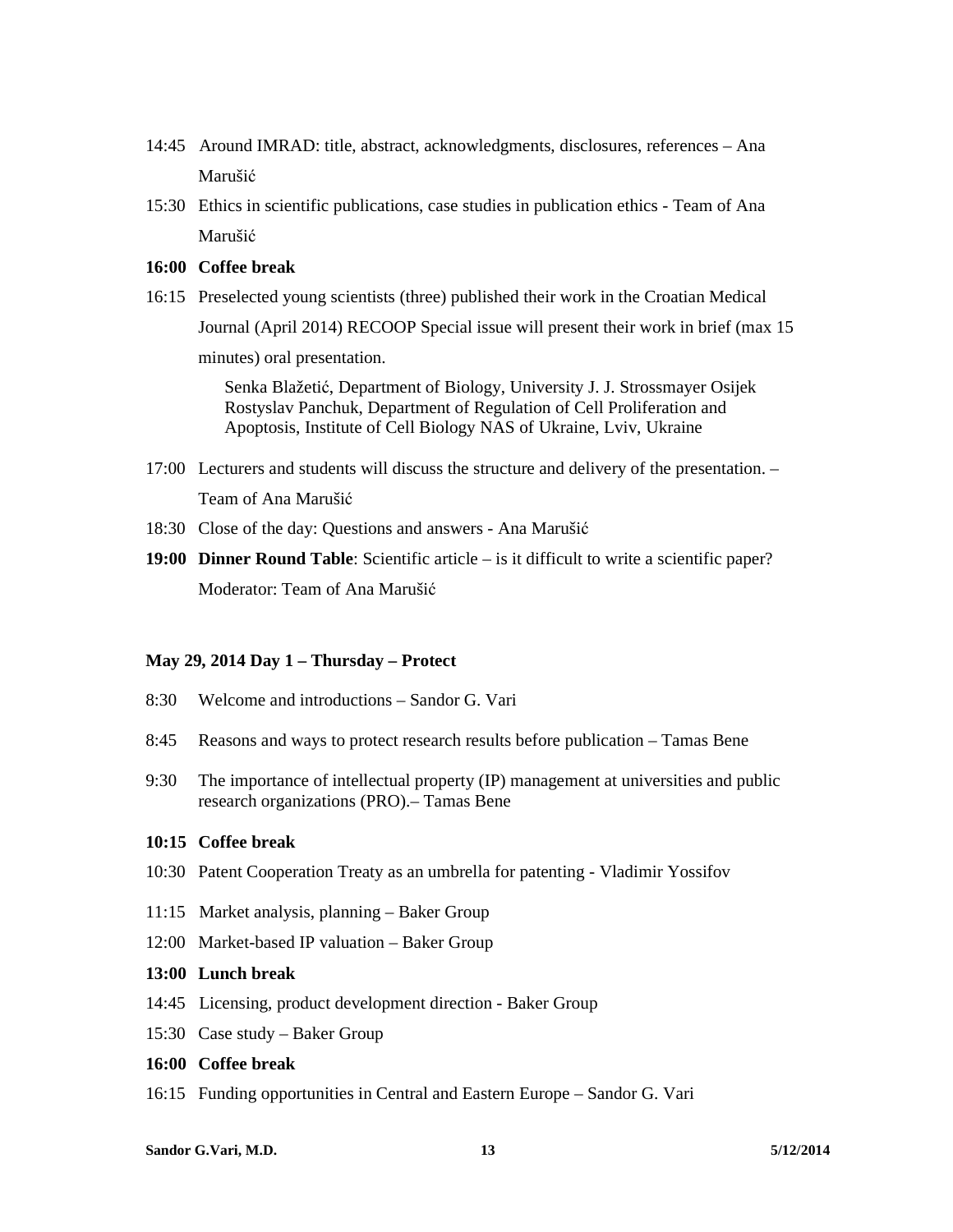- 17:00 EU FP8 Horizon 2020 Sandor G. Vari
- 18:30 NIH Grant types Kristin Martinez
- **19:00 Dinner Round Table**: Who could write grants Sandor G. Vari

#### **Summary of RECOOP Protect and Publish Workshop**

#### **PUBLISH**

#### COMMUNICATING RESULTS OF SCIENTIFIC RESEARCH - Anan Marušić

Scientific and medical journal editors and peer reviewers continually point out that unclear writing is one of the most important reasons for article rejection. Stated another way, anything that gets between the writer's scientific message and the reader's comprehension of that message, derails the paper and upsets the reviewers.

Unclear writing signals unclear thinking. To write clearly, authors need to understand all the nuances and aspects of the subject before they begin wordsmithing the article. Writing down the ideas even in an outline form helps to clarify thinking. Scientists tend to imitate the academic, obscure writing that is seen in some scientific journals and in grants, attempting to impress the reader with complex, long and unclear phrases and paragraphs. If authors want to write more clearly, let go of this style and develop your own clear way of communicating. They should always think of the reader who needs to understand what authors are intending to communicate.

The workshop designed to help young scientists and medical professionals to understand the root of poor writing, identify red flags within their own writing style, and design clear, concise, powerful pieces that meet the requirements of the most demanding audiences within their professional careers.

The training includes:

Discussion of the differences in science communication in different scientific fields. The basic writing principles that authors actually know but forget during manuscript writing.

Underline the power of conciseness, saying more with less. Redundancies in writing: why repetition is *not* always a good thing. How to keep reviewers' focus on science, and not on the grammar

The faculty and participating young scientists will have writing exercises to get authors on the path to becoming a "Successful Author":

The structure of articles in Life Sciences Introduction and Discussion Methods and Results Around IMRAD: title, abstract, acknowledgments, disclosures, references

The faculty also will discuss "Ethics in Scientific Publications" and will have case studies in publication ethics.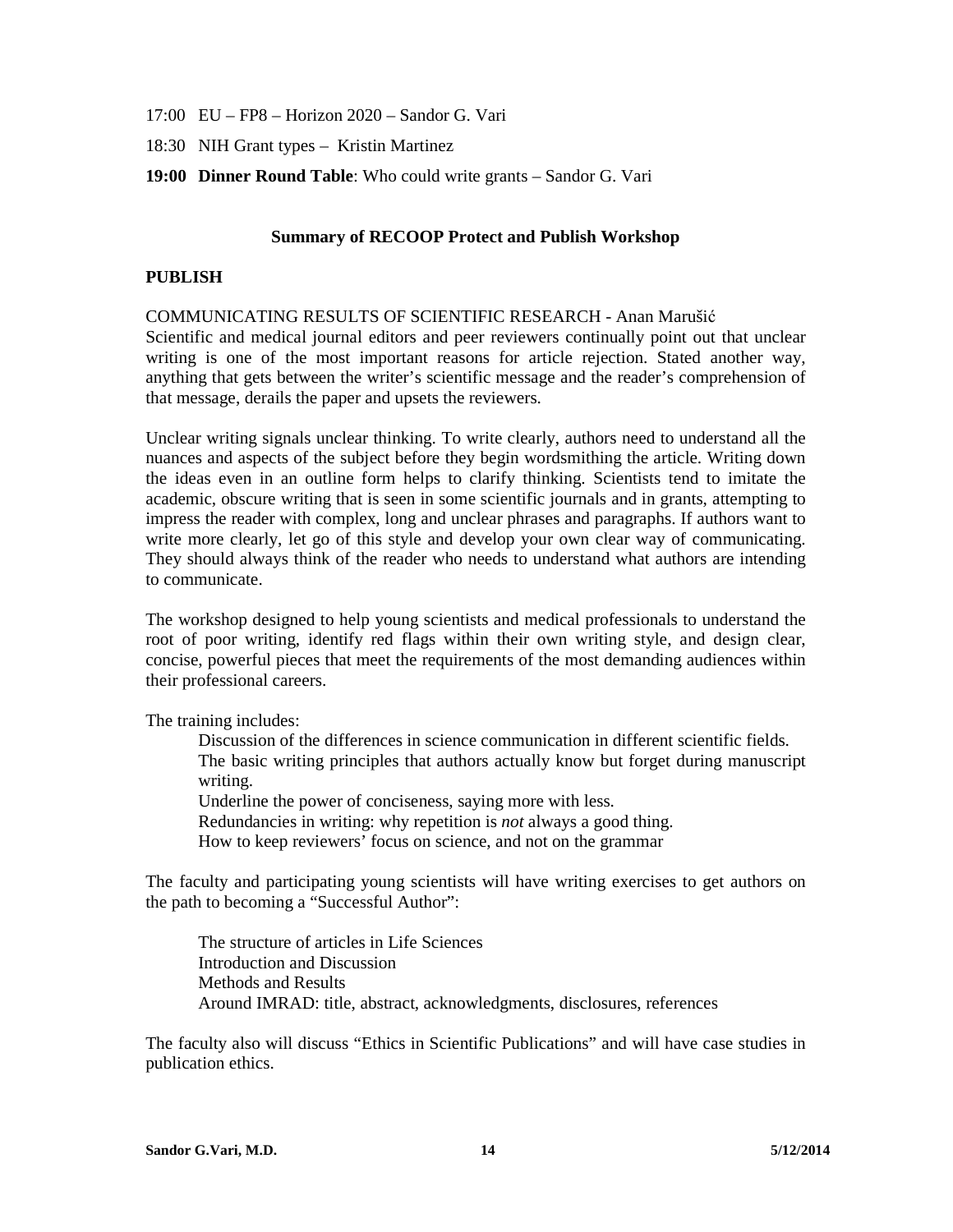## **PROTECT**

# REASONS AND WAYS TO PROTECT RESEARCH RESULTS BEFORE PUBLICATION

#### – Tamas Bene

Dissemination of scientific knowledge through publication is one of the most common and rapid instruments. Publishing, however, is not always as timely as it may appear as the peer review process can delay the final article publication. The protection granted by the IP system to an article or publication is copyright, which arises automatically when the researcher writes it. However, copyright is not the right tool to exploit inventions commercially. If the research activities result in a promising practical innovation, researchers should consider applying for a patent in order to commercially exploit the invention and have in return revenues. Patenting and publishing do not exclude each other, but the right order of these activities is critical. Patenting always should be done first. The lecture will give an overview on various IP forms and explain the basics of the patenting procedure.

## THE IMPORTANCE OF INTELLECTUAL PROPERTY (IP) MANAGEMENT AT

UNIVERSITIES AND PUBLIC RESEARCH ORGANIZATIONS (PRO) –Tamas Bene More and more universities and public research organizations recognize the need for encouraging the practical application and economic use of the results of research carried out at the institution for the benefit of the general public. To achieve this goal, these institutions need to define intellectual property broadly, and their policies need to be comprehensive in their coverage. Depending on the direction of R&D activities, each institution should decide on the type of intellectual property (IP) to be included in its IP policy. A good IP policy deals with all aspects of IP management: it provides legal certainty in research activities and technology-based relationships with third parties and sets out the procedures on the identification, ownership, protection and commercialization of Intellectual Property. It also ensures that economic benefits arising from the commercialization of the IP are distributed in a fair and equitable manner that recognizes the contributions of all stakeholders. The session will give an overview on university IP management and explain the basics of technology transfer activities.

## PATENT COOPERATION TREATY AS AN UMBRELLA FOR PATENTING - Vladimir Yossifov

The Patent Cooperation Treaty or PCT is an international agreement for filing patent applications having effect in up to 117 countries.

Although the PCT system does not provide for the grant of an international patent, the system:

- simplifies the process of filing patent applications
- delays the expenses associated with applying for patent protection in other countries
- allows the inventor more time to assess the commercial viability of his/her invention.

Under the PCT, inventors can file a single international patent application in one language with one patent and simultaneously seek protection for an invention in up to 117 countries throughout the world.

#### MARKET ANALYSIS AND PLANNING – Baker Group

Early market research is key to determining whether an innovation can and should be translated from scientific study to a commercial product. In addition to understanding the technology, researchers interested in creating a viable business opportunity must be able to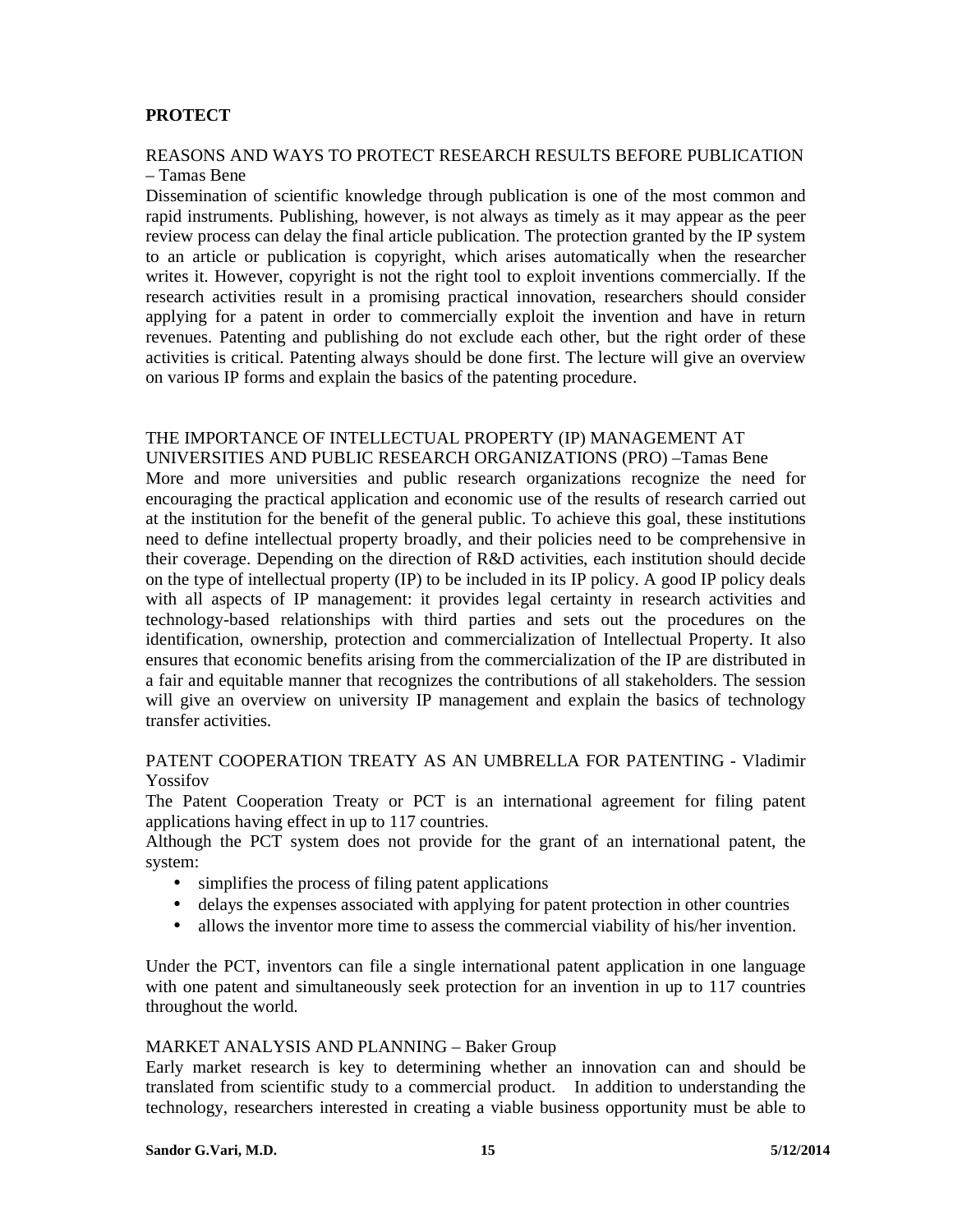identify, anticipate and satisfy consumer needs – all while making a profit. External market validation through stakeholder input and published data about products, markets and brands, are key data points in the decision making process.

## MARKET-BASED IP VALUATION – Baker Group

Estimating the potential for IP to produce future revenue is at the core of determining the value of a patent. Market-based valuation of intellectual property heavily considers competitive products, consumer need and cost. Within the medical sectors, the ability to reduce healthcare costs and improve patient outcomes are key value considerations.

## LICENSING & PRODUCT DEVELOPMENT – Baker Group

By understanding the key tenants and terms of a licensing agreement, one can determine how commercial development may be positively or negatively impacted. With this knowledge, inventors can identify licenses that will enhance innovation and create viable business opportunities.

## CASE STUDY – Baker Group

The team at Cedars-Sinai Regenerative Medicine Institute is developing a minimally invasive spinal injection device for the treatment of Amyotrophic Lateral Sclerosis (ALS). Current surgical spinal devices are difficult to use, have an excessive part count and have problems related to precise positioning. The device being developed at Cedars-Sinai is intended to safely, accurately and securely deliver therapeutic agents into the spinal cord, brain, and/or joints. The first prototype is being developed for use in pre-clinical trials this year and is expected to be commercialized for future use for this and other spinal injection applications.

## PROTECT – IP PROTECTION, MARKET VALUE & TECHNOLOGY TRANSFER – Baker Group

Prior to publishing or publicly disclosing information researchers must protect intellectual property in order for IP to have commercial value. Within the business sector, only wellprotected IP is considered for future development. Adhering to an organized, intentional technology transfer process is of benefit to all involved in the process of commercializing IP.

FUNDING OPPORTUNITIES IN CENTRAL AND EASTERN EUROPE – Sandor G. Vari The RECOOP HST Association's main goal is to enhance research collaboration and provide platforms for scientific networking in life sciences within the Visegrad Four Countries, Central - Eastern Europe, and Western Balkan. The research priority of the Association is women's and child's health in the Visegrad Four European Macro-Region (Czech Republic, Hungary, Poland and Slovakia) and the neighboring countries (Belarus, Bosnia and Herzegovina, Croatia, Moldova, Macedonia, Montenegro, Romania, Serbia and Ukraine). The RECOOP HST Association is using grant opportunities of International Visegrad Fund (IVF) http://visegradfund.org/ to organize scientific meetings and workshops. The IVF is the only institution of the Visegrad co-operation established in 1999 and headquartered in Bratislava. The budget of IVF made by the Council of Ministers formed from the prime ministers of the Visegrád Group, also called the Visegrád Four or V4 (Czech Republic, Hungary, Poland and Slovakia). The grant opportunities are Small, Standard and Strategic Grants, scholarships and artist residencies.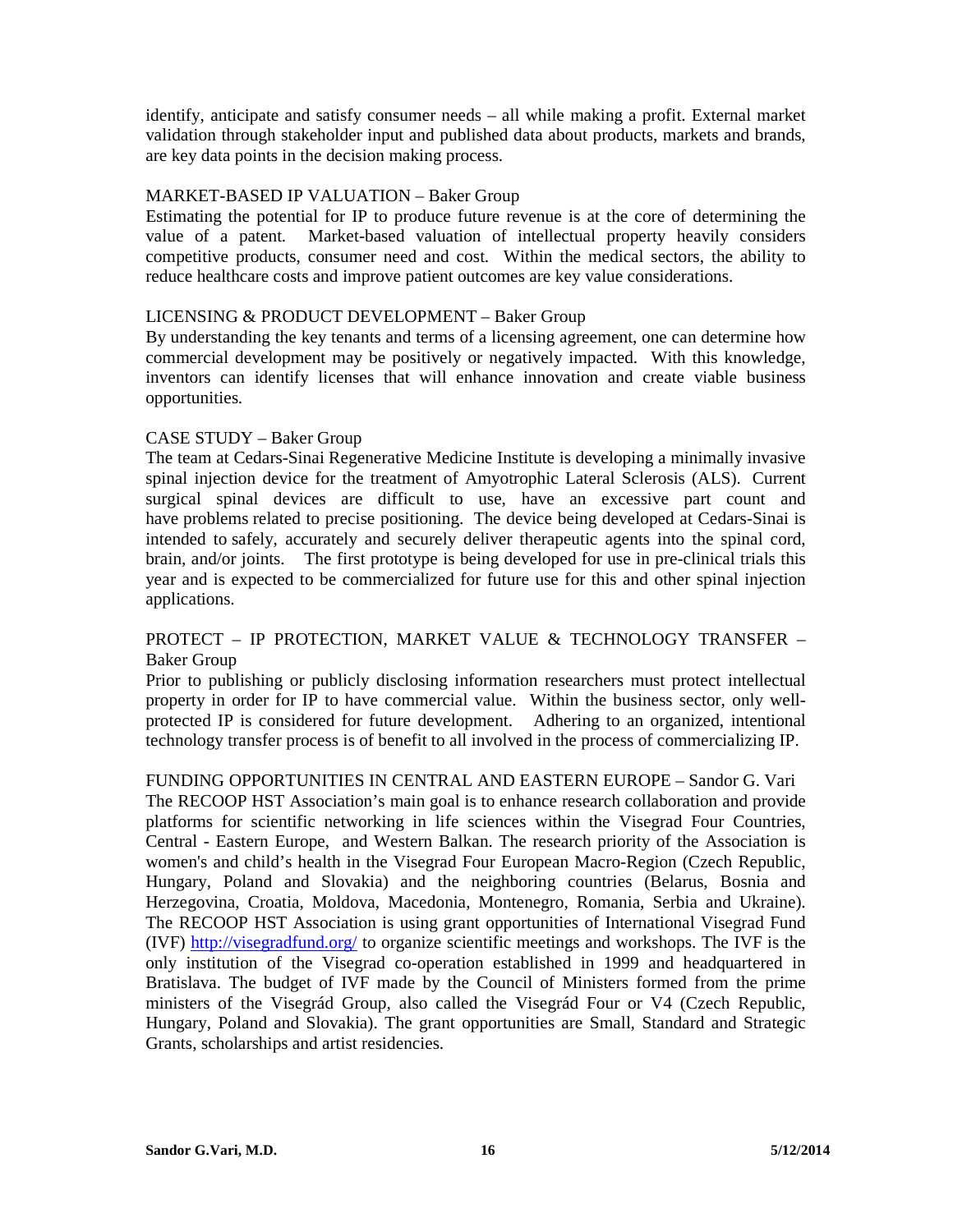#### EU – FP8 – HORIZON 2020 – Sandor G. Vari

The research collaborations become increasingly complex and requiring integration of knowledge, data and resources by way of transnational collaboration. The RECOOP HST In the next years RECOOP Association will apply for selected EU HORIZON2010 calls therefore, it is important to provide information for the RECOOP members about the legal basis and rules of participation, the Framework Programme H2020, the Health Programme 2014-2020 and the upcoming programs in 2014-2015:

PHC – 1 Understanding health, ageing and disease

PHC-03-2015 Understanding common mechanisms of diseases and their relevance in co-morbidities

PHC-11-2015 Development of new diagnostic tools and technologies: in vivo medical imaging technologies

#### NIH GRANT TYPES – Kristin Martinez

The National Institutes of Health (NIH), a part of the US Department of Health and Human Services, is the medical research agency for the US. Made up of 27 Institutes and Centers, each with their own area of concentration, the NIH uses different grant types to focus and fund research. By understanding the common types of research grants, international investigators will be able to plan and organize their research application whether they apply for NIH funding directly or as part of collaboration (subcontract) with a US research team.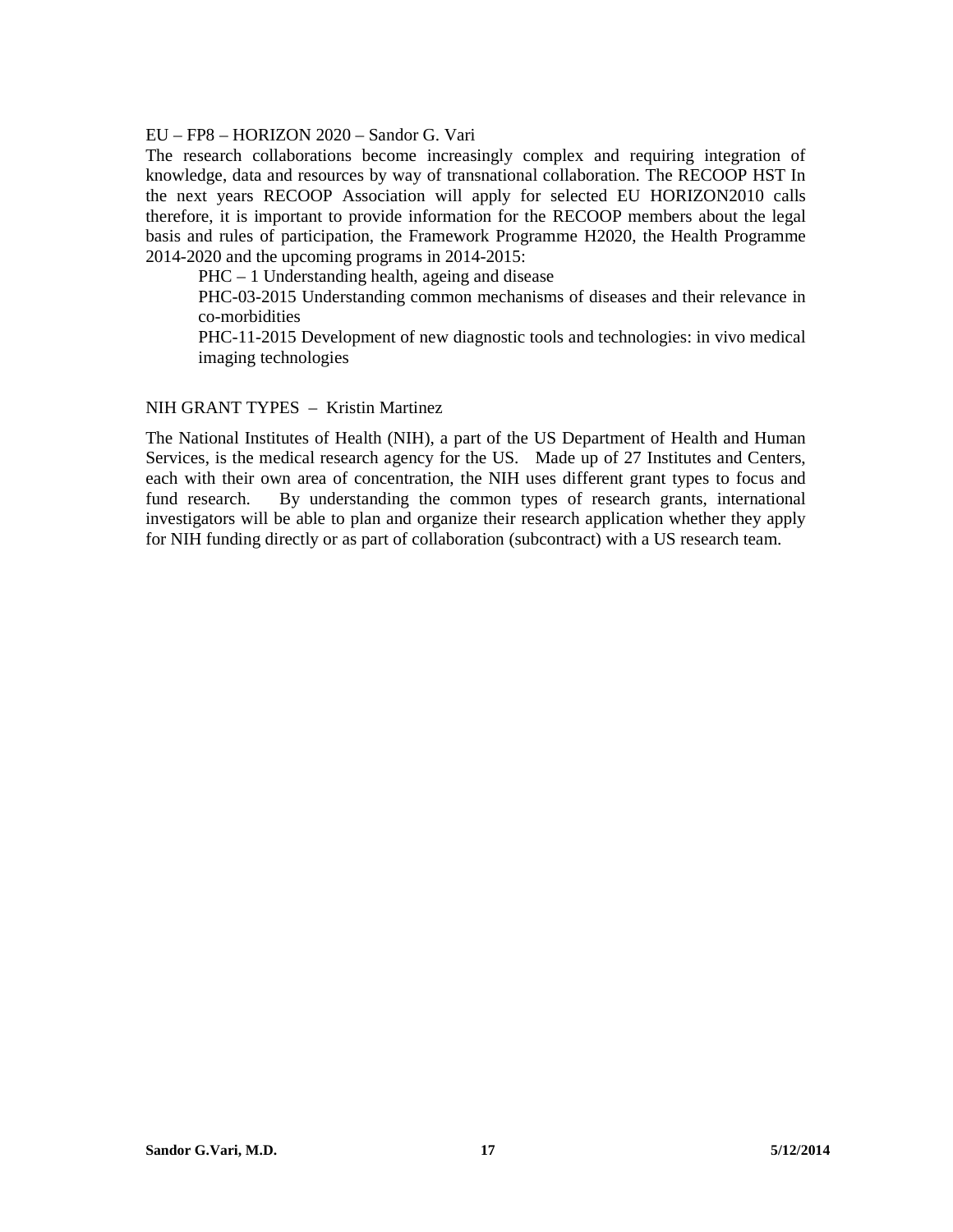## **Agenda of the Bridges in Life Sciences 9th Conference May 29 – June 1, 2014**

#### **Partially sponsored by the International Visegrad Fund Standard Grant: ID 21320181**

Venue: ATRIUM HOTEL

16:00 – 19:30 Registration and poster installation in the following sessions: Mother and Child Health Cardiovascular Diseases Stress, Obesity and Metabolic Diseases Neurological Disorders and Brain Research Cancer Research NanoBioTechnology Translatonal Research

**Poster size is the following**: width 90 cm x height 120 cm.

The posters reviewed and discussed throughout of the Conference and poster room will be open:

May 30 (Friday) from 8:30 to 19:00 May 31 (Saturday) from 9:00 to 19:00

The posters have to remove on May 31 (Saturday) from 19:00

## **20:00 Buffet Dinner**

#### **Agenda of Conference on May 30 (Friday), 2014**

#### **9:00 to 10:30 Plenary Session**

#### **9:00 Opening Remarks**

Edward Prunchunas

Senior Vice President for Finance and Chief Financial Officer, Cedars-Sinai Medical Center, Los Angeles, CA, USA and Chairman of the Supervisory Board of the RECOOP HST Association

- **9:15 Review of the Research Activities in the RECOOP**  Sandor G. Vari, M.D. Director, International Research and Innovation Management Program Cedars-Sinai Medical Center, Los Angeles, CA, USA & President of the RECOOP HST Association
- **9:30 Keynote Speaker: Biomedical Innovation at Cedars Sinai Medical Center** Shlomo Melmed, M.D. Senior Vice President, Academic Affairs, Dean of the Medical Faculty, Cedars-Sinai Medical Center, Los Angeles, CA, USA

**Sandor G.Vari, M.D.** 18 5/12/2014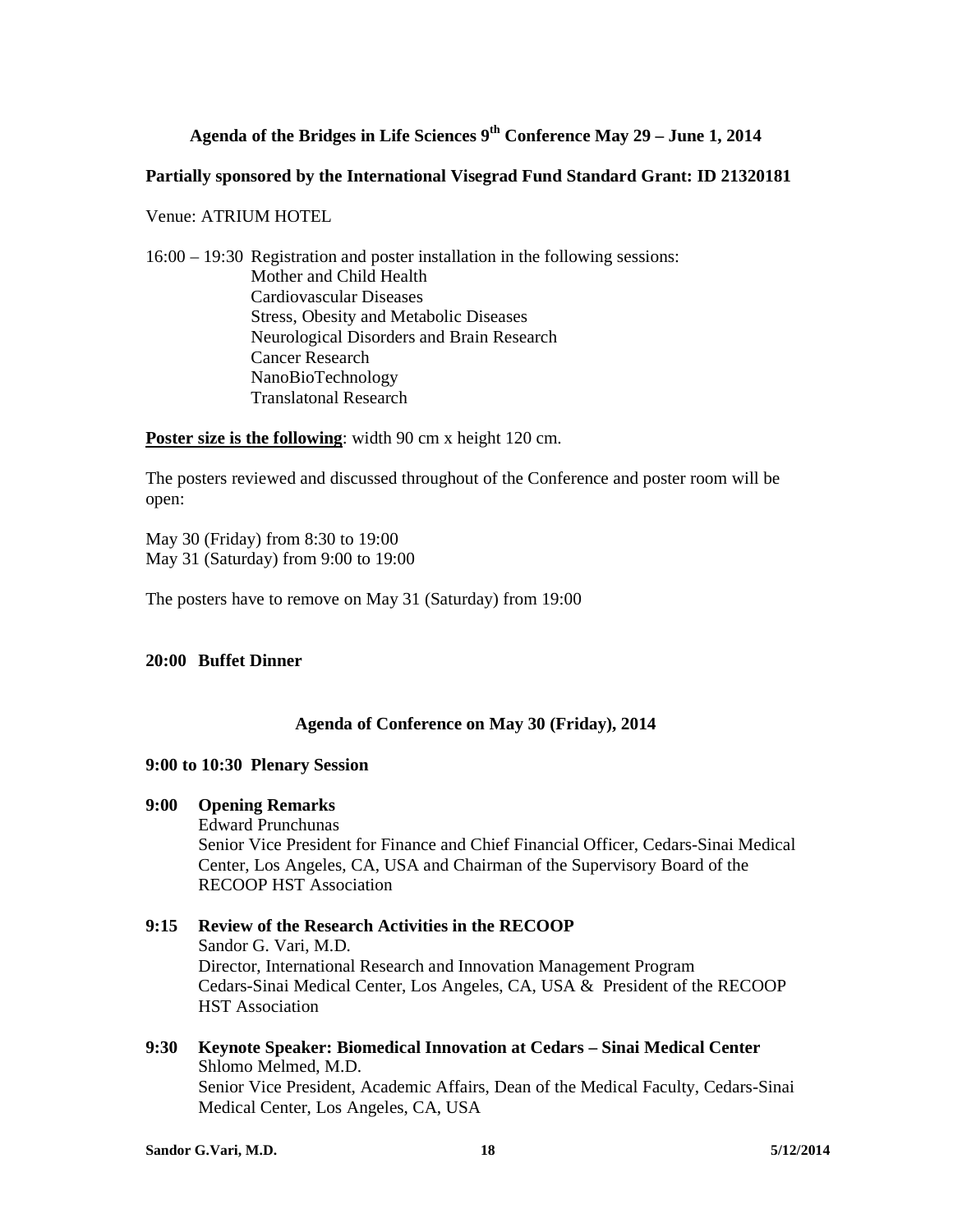## **10:00 Protect – IP Protection, Market Value and Technology Transfer**  Michael Baker Baker Group LLP, A Technology Advancement Company, Portland, OR, USA

## **10:30 Coffee break**

#### **10:30 – 12:00 Poster Session**

Poster presentation: 5 minutes explanation and 3 minutes discussion

## **Session Chairs**  Calvin J. Hobel Marija Heffer Daniel Horak

**Ratio of cord to maternal serum PCB concentrations in relation to their congenerspecific physicochemical properties**  Kinga Lancz Department of Environmental Medicine, Slovak Medical University, Faculty of Public Health

# **Electromyographic investigation on pregnant rat uterus in vivo**

Kálmán Szűcs Department of Pharmacodynamics and Biopharmacy, University of Szeged, Hungary

## **Cardiosphere-derived cell exosomes stimulate cardiomyocyte proliferation and angiogenesis in vitro, and improve functional recovery post myocardial infarction in mice**

Ahmed Ibrahim Heart Institute, Cedars – Sinai Medical Center, Los Angeles, California, USA

## **Cell-based quantum dot labeling of RANK-mediated signaling mediators predicts survival of patients with prostate cancer**

Haiyen E. Zhau Louis Warschaw Prostate Cancer Center, Cedars – Sinai Medical Center, Los Angeles, California, USA

# **Chelidonine interferes with IL-6R/STAT3 signaling in uveal melanoma cells**

Eniko Nizsaloczki Department of Biophysics and Cell Biology, Faculty of Medicine, University of Debrecen, Debrecen, Hungary

**11:00 – 12:30 Plenary session**  *Oral presentation timed strictly for 12 minutes!*  **Session Chairs**  Livia Puljak

William J. Britt Artur Podhorodecki

#### **Antenatal Maternal and Fetal Steroid Treatment: Neonatal Outcome**

**Sandor G.Vari, M.D.** 19 5/12/2014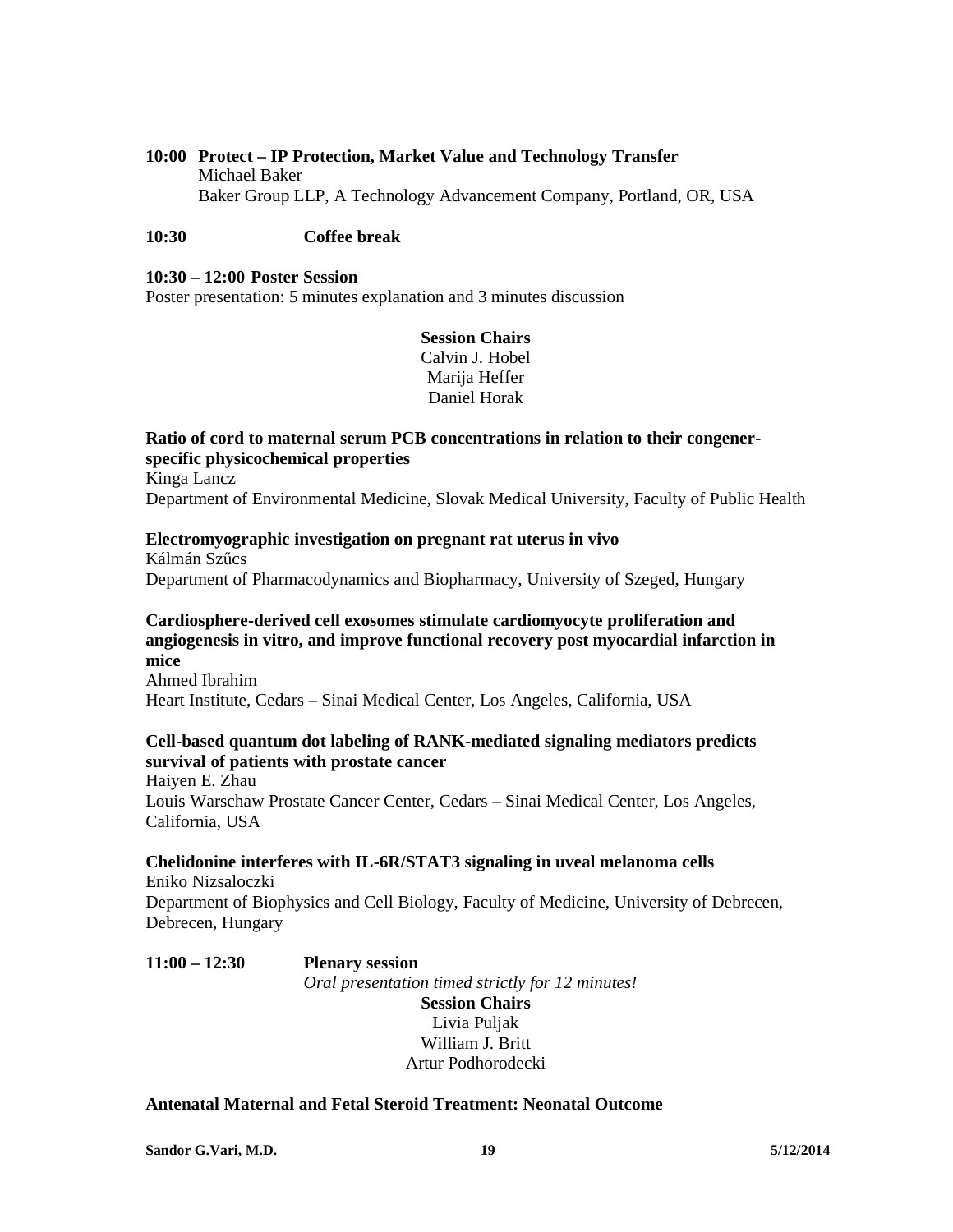Tibor Ertl, Department of Neonatology, School of Medicine, University of Pécs, Hungary

## **Acute stress and female hormones alter cardiomyocyte contractile function in ovariectomized rats**

Attila Borbély University of Debrecen, Faculty of Medicine, Institute of Cardiology, Division of Clinical Physiology, Debrecen, Hungary

## **Influence of body weight and body composition on bone mineral content and density in female rats with and without ovariectomy**

Patrícia Kramárová Department of Toxicology, Slovak Medical University in Bratislava; <sup>2</sup>Department of Clinical and Experimental Pharmacotherapy, Slovak Medical University in Bratislava, Slovakia

## **GAP-43 as a potential marker of neuronal stress - in vivo imaging and immunofluorescence study applied on ischemic brain lesion**

Srećko Gajović Croatian Institute for Brain Research, University of Zagreb School of Medicine, Zagreb, Croatia

## **Polymeric nanobioconjugates for cancer treatment**

Julia Y. Ljubimova Nanomedicine Research Center, Department of Neurosurgery, Cedars-Sinai Medical Center, Los Angeles, California, USA

## **Section-specific determination of smooth muscle activity by smooth muscle electromyography in normal and immobilized rats**

Robert Gaspar Department of Pharmacodynamics and Biopharmacy, University of Szeged, Hungary

## **Q&A and Panel Discussion (15 minutes)**

**12:30 – 14:00 Buffet Lunch 14:00 – 16:00 Plenary session**  *Oral presentation timed strictly for 12 minutes!*  **Session Chairs**  Rostyslav Stoika Jan Pitha

## Leland Chung

## **Perinatal hypoxia: Different effects of the inhibitors of GABA transporters GAT1 and GAT3 on the initial velocity of [<sup>3</sup>H]GABA uptake by cortical, hippocampal and thalamic nerve terminals**

Tatiana Borisova

Department of Neurochemistry, Palladin Institute of Biochemistry, National Academy of Sciences of Ukraine, Kiev, Ukraine,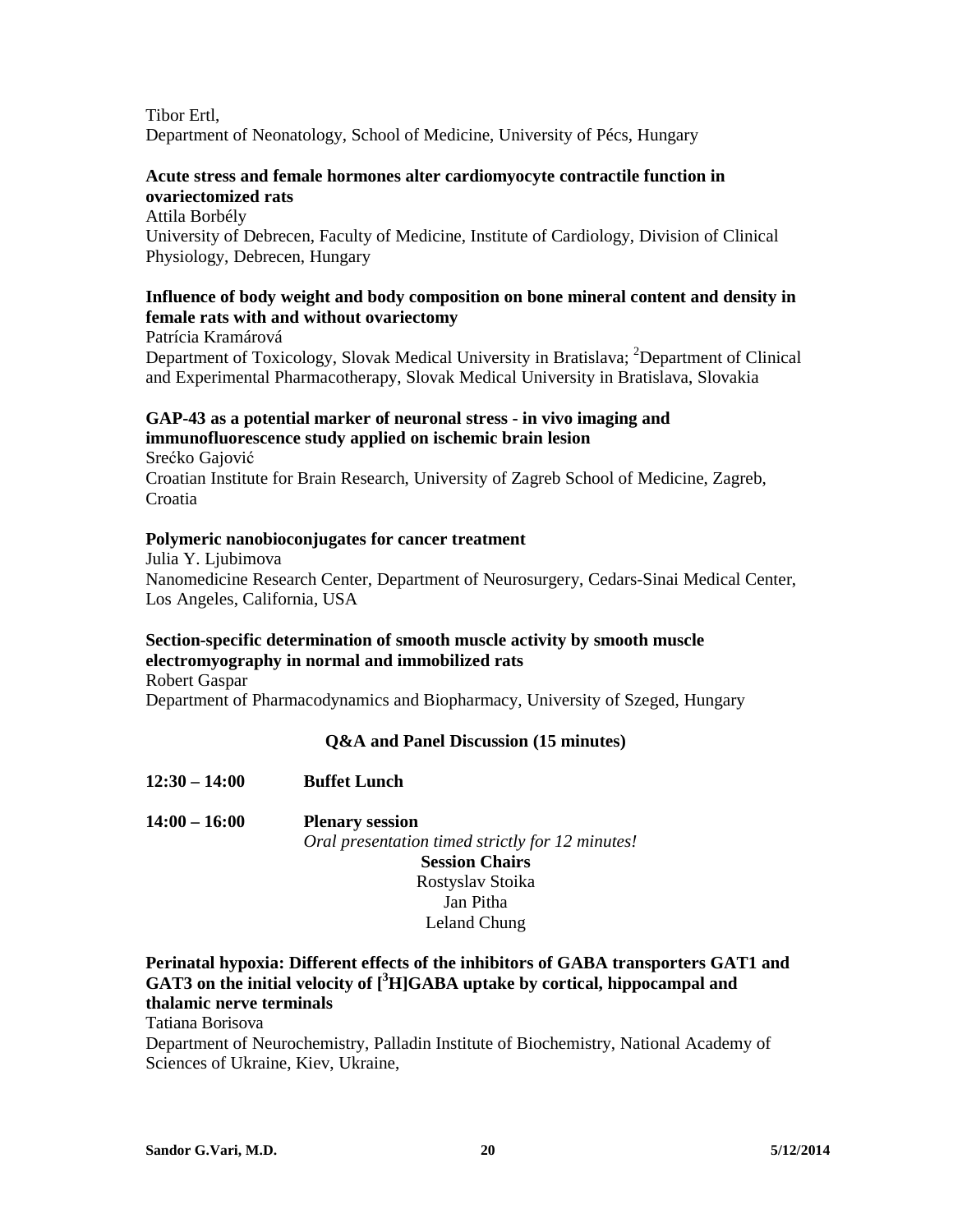## **Contribution of myofilament protein carbonylation to systolic and diastolic dysfunction**  Zoltán Papp

University of Debrecen, Faculty of Medicine, Institute of Cardiology, Division of Clinical Physiology, Debrecen, Hungary

## **Impact of ovariectomy, high fat diet and lifestyle modifications on oxidative/antioxidative status in rat liver**

Rosemary Vuković Department of Biology, J. J. Strossmayer University of Osijek, Osijek, Croatia

## **Alginate a stabile and biocompatible stem cells-seeded hydrogel carrier for the targeted delivery in the stroke lesion**

Lejla Ferhatovic Hamzic Croatian Institute for Brain Research, School of Medicine, University of Zagreb, Croatia

#### **RANK- and c-Met-mediated feed forward signal network promotes metastasis by recruiting dormant cells and predicts the survival of prostate cancer patients**  Leland WK Chung Zhau,

Departments of Medicine, and Surgery, Uro-Oncology Research Program, Cedars-Sinai Medical Center, Los Angeles, CA, USA

## **A pilot study applicability of standardized modified method of dry** (throat/buccal) **swabs in PCR diagnosis of enteroviral infections** Shubhada Bopegamage

Enterovirus Laboratory, Slovak Medical University, Bratislava, Slovak Republic

## **Q&A and Panel Discussion (15 minutes)**

## **16:00 – 16:30 Coffee Break**

**16:00 – 18:00 Poster Session** 

*Poster presentation: 5 minutes explanation and 3 minutes discussion* 

## **Session Chairs**

Julia Y. Ljubimova Shubhada Bopegamage Robert Gaspar

## **Characteristics of autoimmune diseases in patients from Osijek- Baranja County (Croatia) – a population study**

Martina Mihalj Department of Physiology and Immunology, School of Medicine, University J. J. Strossmayer Osijek, Croatia

**Androgenic effect of honeybee drone milk in castrated rats**  Adrienn Seres Department of Pharmacodynamics and Biopharmacy, University of Szeged, Hungary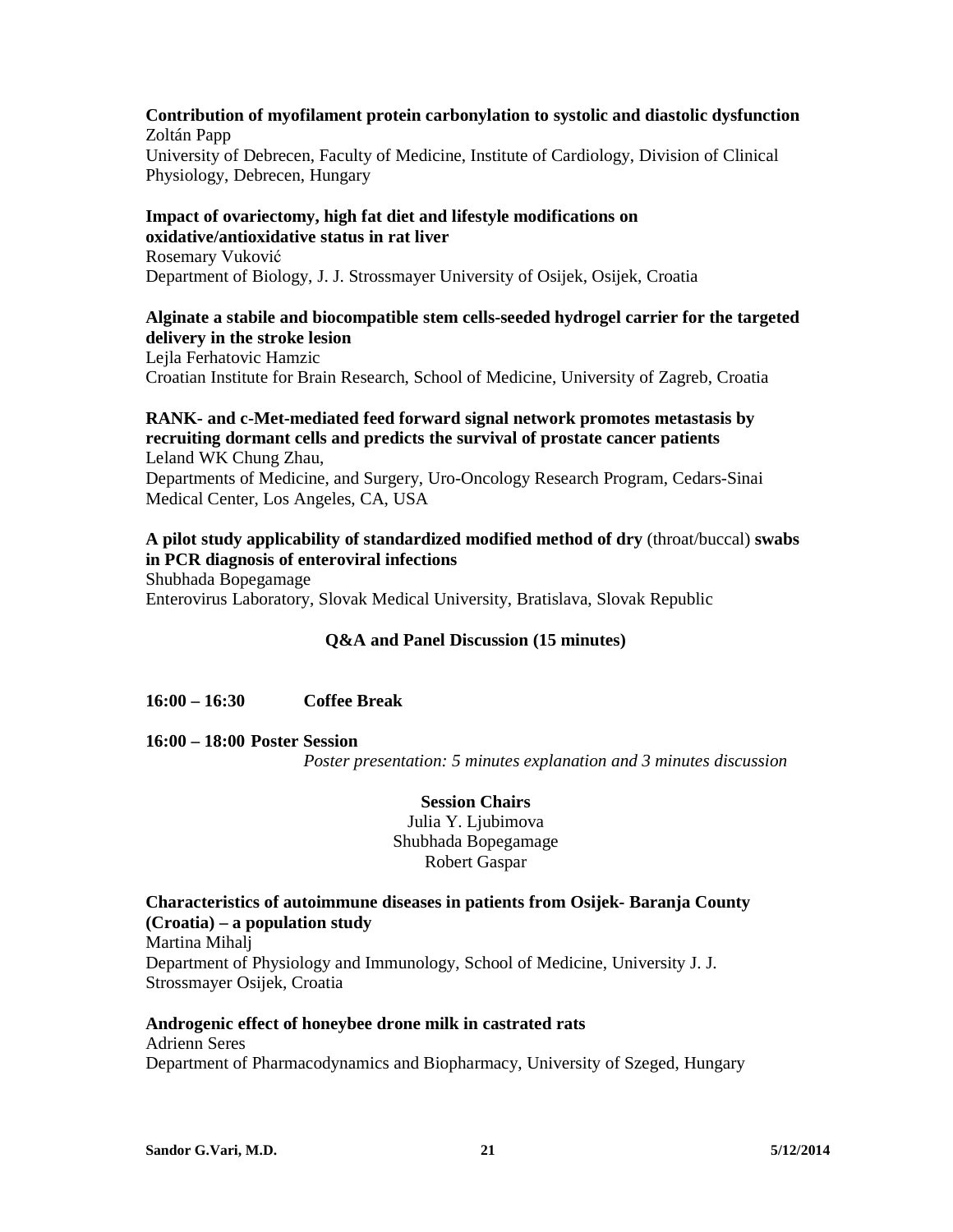## **Cardiovascular and cerebrovascular complications in rheumatoid arthritis patients at Osijek Baranja County (Croatia)**

Sanja Novak Department of Physiology and Immunology, School of Medicine, University J. J. Strossmayer Osijek, Croatia

## **Lifestyle intervention in general practice for physical activity, smoking, alcohol consumption and diet in elderly**

Davorka Vrdoljak Department of Family Medicine, University of Split School of Medicine, Split, Croatia

## **Impact of adipose tissue inflammation in the pathogenesis of atherosclerosis**  Anna Králová

Laboratory for Atherosclerosis Research, Institute of Clinical & Experimental Medicine (IKEM), Prague, Czech Republic

## **Prevalence of cardiovascular complications in three age groups of patients with Systemic Lupus Erythematosus (SLE)**

Zrinka Mihaljevic Department of Physiology and Immunology, School of Medicine, University J. J. Strossmayer Osijek, Croatia

## **Cutaneous expression of calcium/calmodulin-dependent protein kinase II following diabetes induction**

Antonia Jelicic Kadic Laboratory for Pain Research, University of Split School of Medicine, Split, Croatia

## **The differentiation of SH-SY5Y neuroblastoma cells – the effect of the antidepressants**  Zsófia Ulakcsai

**Department of Pharmacodynamics, Semmelweis University, Budapest, Hungary** 

## **The expression of calcium/calmodulin-dependent protein kinase II in spinal cord in rat models of type 1 and type 2 diabetes**  Matija Boric

Laboratory for Pain Research, University of Split School of Medicine, Split, Croatia

## **Validation of an aminonaphthalene trisulfonate labeled N-glycan database by CGE**  Csaba Váradi carries for Márta Kerékgyártó

Horváth Laboratory of Bioseparation Sciences, MMKK, University of Debrecen, Debrecen, Hungary

## **In vivo bioluminescent imaging of inflammation dynamics after different MCAO periods**

Dora Polšek

University of Zagreb School of Medicine, Croatian Institute for Brain Research - Zagreb, Croatia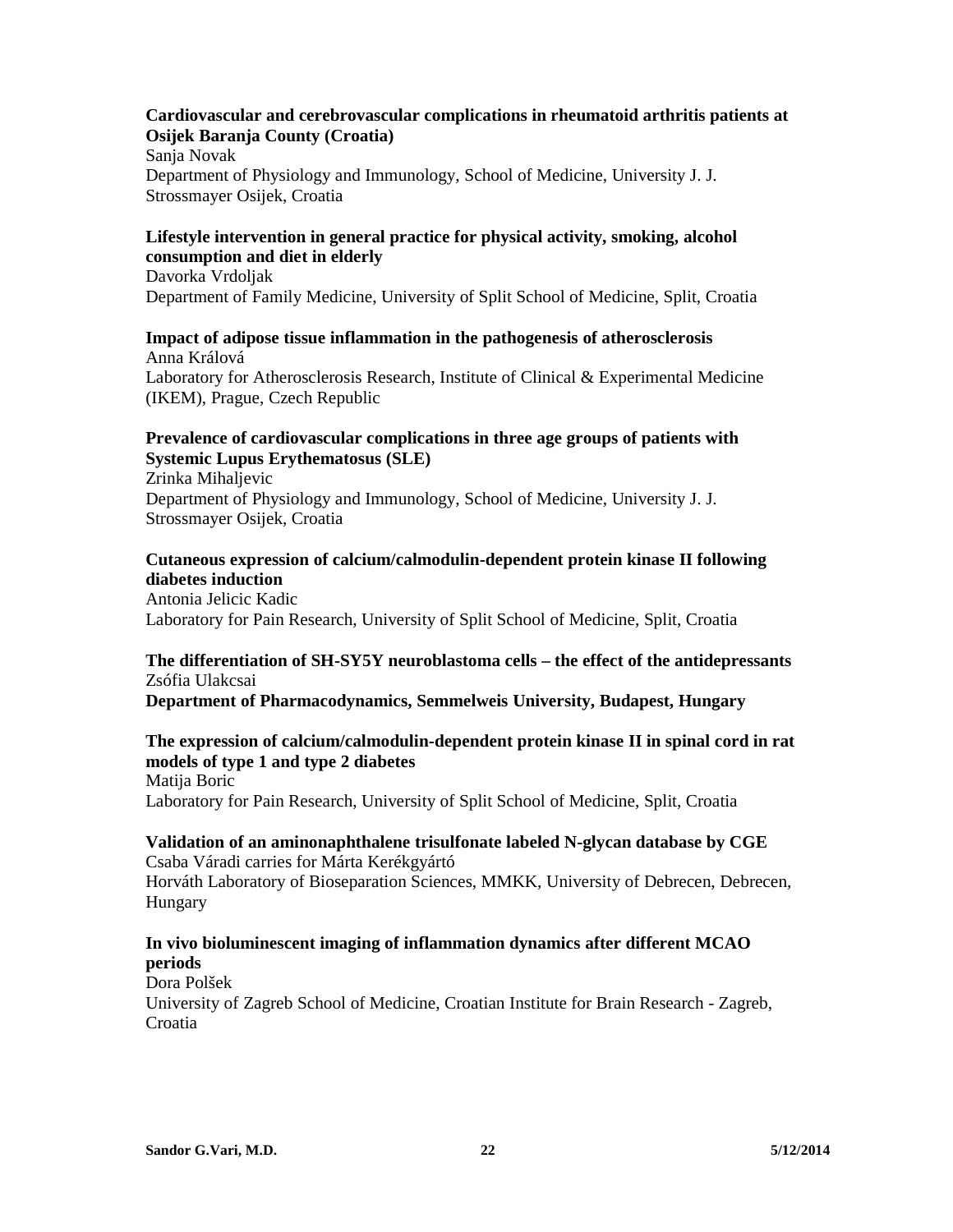## **Functionalized core-shell porous silica/maghemite nanoparticles: Design, synthesis and immunotoxicity**

Beata Zasonska Department of Polymer Particles, Institute of Macromolecular Chemistry, Academy of Sciences of the Czech Republic, Prague, Czech Republic

## **RECOOP consortium – promising platform for new grant opportunities**

Jana Tulinská Department of Immunology and Immunotoxicology, Department of Biology, Slovak Medical University, Bratislava, Slovakia

## **Functionalization of quantum dots with PEG dervatives – a versatile approach for obtaining water soluble fluorescent nanomarkers**

Anna Żelazo

Institute of Physics, Wroclaw University of Technology, Institute of Physics, Wroclaw, Poland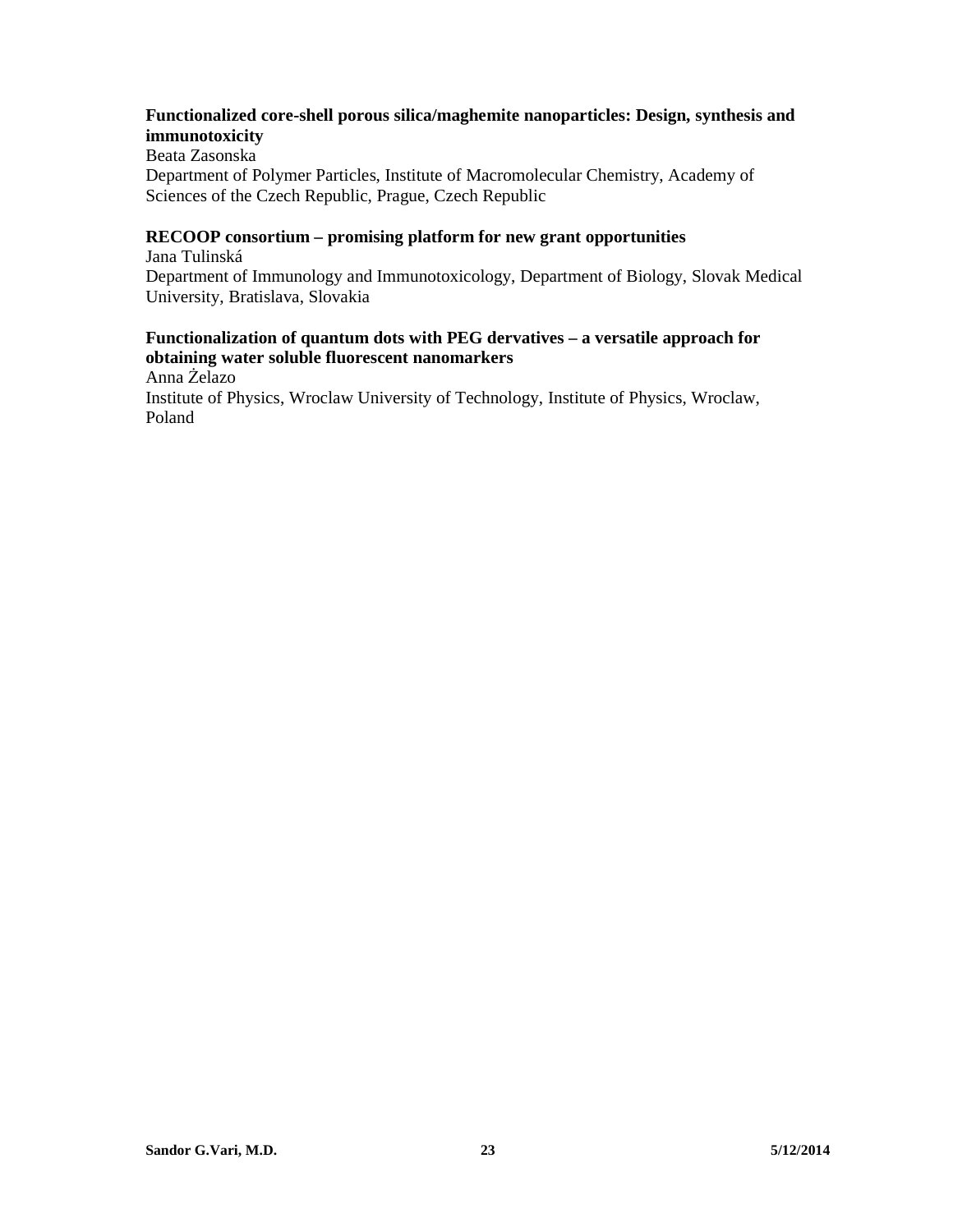# **RECOOP HST Association General Assembly 16:30 – 18:00**

**Cedars – Sinai Medical Center, Los Angeles, USA**  Edward Prunchunas, CSMC and Sandor G. Vari, CSMC - RECOOP

**School of Medicine University J. J. Strossmayer Osijek, Croatia**  Authorized Representative

**IKEM - Institute for Clinical and Experimental Medicine, Prague, Czech Republic**  Jan Pitha

**Institute of Macromolecular Chemistry Academy of Sciences, Czech Republic**  Daniel Horák

**Faculty of Military Health Sciences, University of Defense, Hradec Kralove, Czech Republic** Vanda Bostik

**Faculty of Pharmacy, University of Copenhagen, Denmark**  S. Moein Moghimi **University of Debrecen, Hungary**  Laszlo Matyus

**University of Pecs, Hungary**  Tibor Ertl

**University of Szeged, Hungary**  Gyorgy Falkay

**Carol Davila University of Medicine and Pharmacy, Bucharest, Romania**  Iuliana Ceausu

**Slovak Medical University, Bratislava, Slovakia:** Authorized Representative

**Palladin Institute of Biochemistry, National Academy of Sciences of Ukraine, Kyiv, Ukraine** Tatiana Borisova, Palladin Institute of Biochemistry NAS of Ukraine

**Institute of Cell Biology, National Academy of Sciences of Ukraine, Lviv, Ukraine**  Rostyslav Stoika

**Danylo Halytsky Lviv National Medical University, Lviv, Ukraine**  Roman Lesyk and/or Oleh Pinyazhko

#### **Invited:**

Elizabeta Has-Schön, Department of Biology, University J.J. Strossmayer Ivančica Pavličević, Family practice office, Split, Croatia Artur Podhorodecki, Wroclaw University of Technology, Institute of Physics, Wroclaw, Poland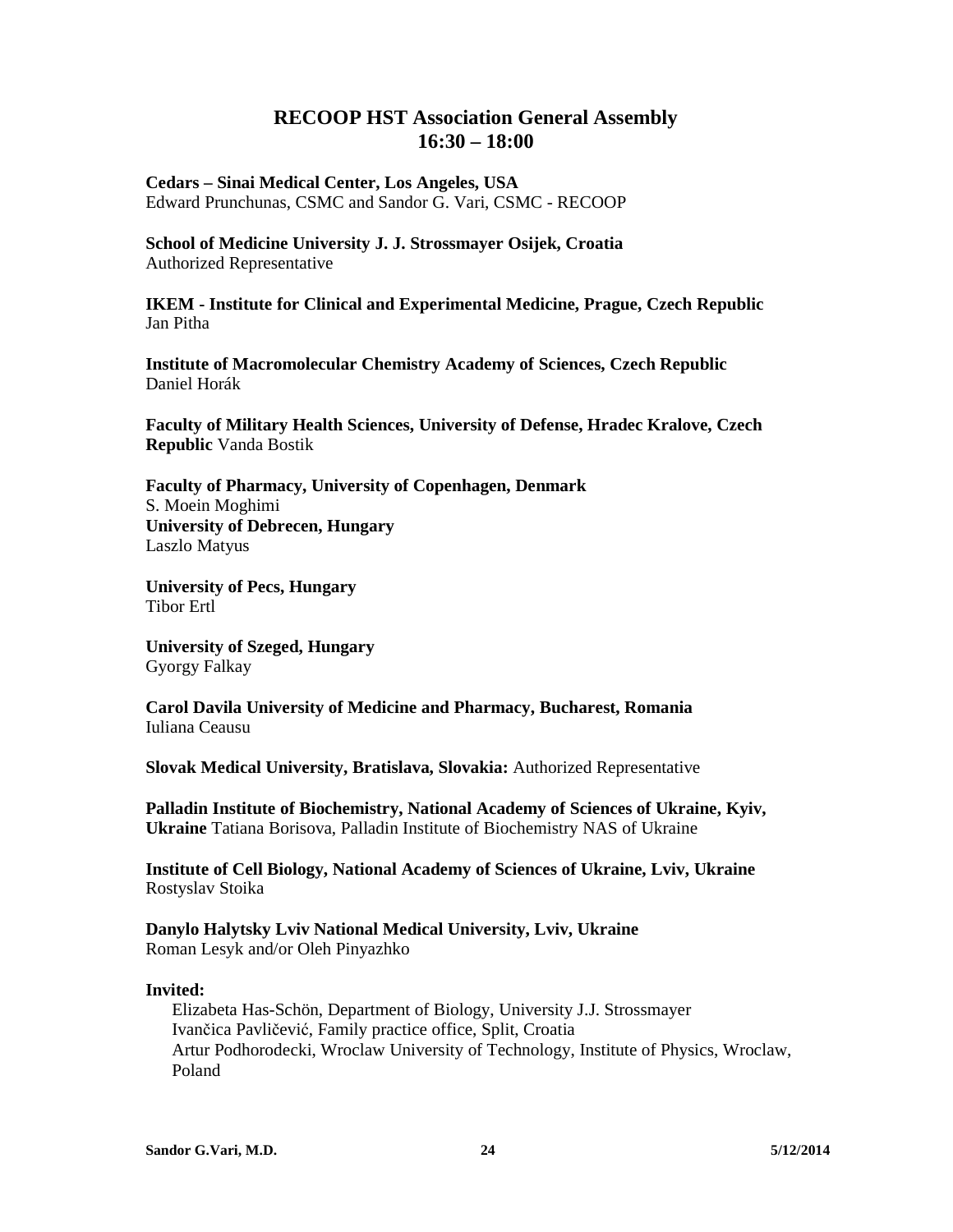**Session Chairs**  Tatiana Borisova Gyorgy Falkay Roman Lesyk

**Allostatic Load Score Defines the Percent of Women who are Biochemically & Physiologically "Unhealthy" during the Postpartum Period. Implications for reducing the Risk of Cardiovascular Disease.** 

Calvin Hobel Department of Obstetrics, Gynecology, Cedars Sinai Medical Center, Los Angeles, CA, United States

#### **Nanoparticle-Mediated Tumour Growth: Cause for Reflection**

S. Moein Moghimi Centre for Pharmaceutical Nanotechnology and Nanotoxicology, Department of Pharmacy, University of Copenhagen, Copenhagen Ø, Denmark

#### **Changes in Cardiovascular Risk Profile in Women after Menopause (Prague Pre- and Post-Menopausal Female Study)**  Jan Pitha

Laboratory for Atherosclerosis Research, Institute of Clinical & Experimental Medicine,

#### **Effects of high fat diet, ovariectomy and physical activity on leptin receptor expression in rat brain and white fat tissue**  Senka Blažetić

Department of Biology, University of Osijek, Osijek, Croatia

# **Specific antioxidant compounds differentially modulate cytotoxic activity of doxorubicin and cisplatin:** *in vitro and in vivo study*

Rostyslav Panchuk Institute of Cell Biology National Academy of Sciemces of Ukraine, Lviv, Ukraine

#### **A comparative study of neurotoxic potential of synthesized polysaccharide-coated and native ferritin-based magnetic nanoparticles**  Arsenii Borysov

Palladin Institute of Biochemistry National Academy of Sciemces of Ukraine, Kiyv, Ukraine

## **Q&A and Panel Discussion (15 minutes)**

#### **19:30 Buffet Dinner**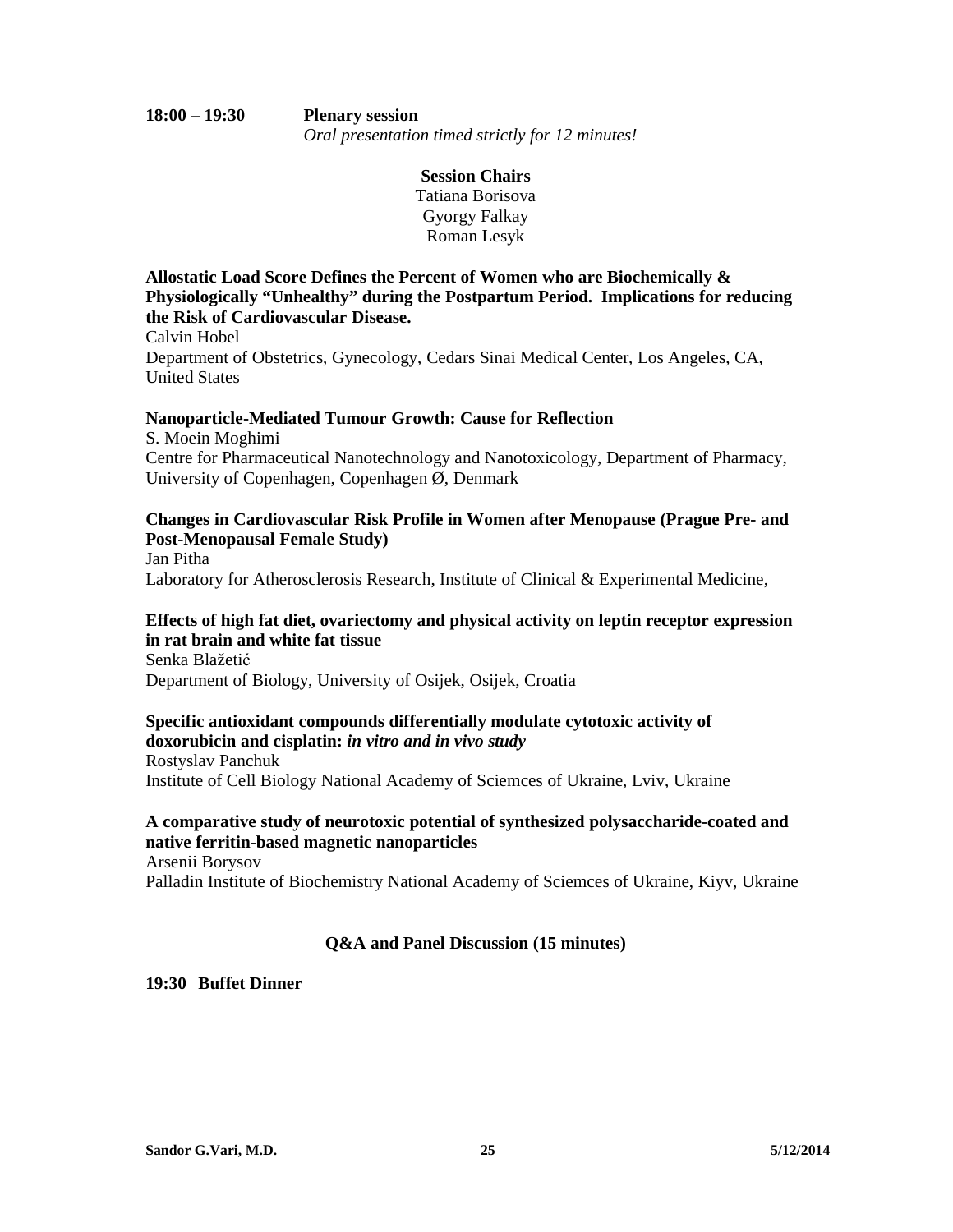## **Agenda of Conference May 31 (Saturday), 2014**

**8:30 - 10:15 Plenary session**  *Oral presentation timed strictly for 12 minutes!* 

# **Session Chairs**

S. Moein Moghimi Srećko Gajović Zoltan Papp

## **Enhanced anticancer activity and circumvention of drug resistance mechanisms by novel polymeric/phospholipidic nanocarrier**

Rostyslav Stoika Institute of Cell Biology National Academy of Sciences of Ukraine, Lviv, Ukraine

#### **Preterm Birth and its consequences in rural and urban communities of India**  Chander P Arora,

International Research and Innovation Management, Cedars-Sinai Medical Center; Los Angeles, CA, USA

#### **The influence of selected factors of life style on bone health – the experimental study**  Zora Krivošíková

Department of Clinical and Experimental Pharmacotherapy, Slovak Medical University in Bratislava, Slovakia

# **SSAO enzyme activity in adjuvant arthritis and anti-inflammatory effect of a new SSAO inhibitor**

Tamás Tábi Department of Pharmacodynamics, Semmelweis University, Budapest, Hungary

## **Transcatheter Patent Ductus Arteriosus Closure in VLBW Infants**

Charles F. Simmons, Jr., Department of Pediatrics, Cedars – Sinai Medical Center, Los Angeles, CA, USA

#### **N-Glycan mapping by capillary electrophoresis**  Andras Guttman MTA-PE Translational Glycomics Research Group, University of Pannonia, Veszprem, HU

## **Q&A and Panel Discussion (15 minutes)**

**10:15 Coffee break** 

**10:30 – 11:30 Poster Session**  *Poster presentation: 5 minutes explanation and 3 minutes discussion* 

## **Session Chairs**

Iuliana Ceausu Jana Tulinska Charles F. Simmons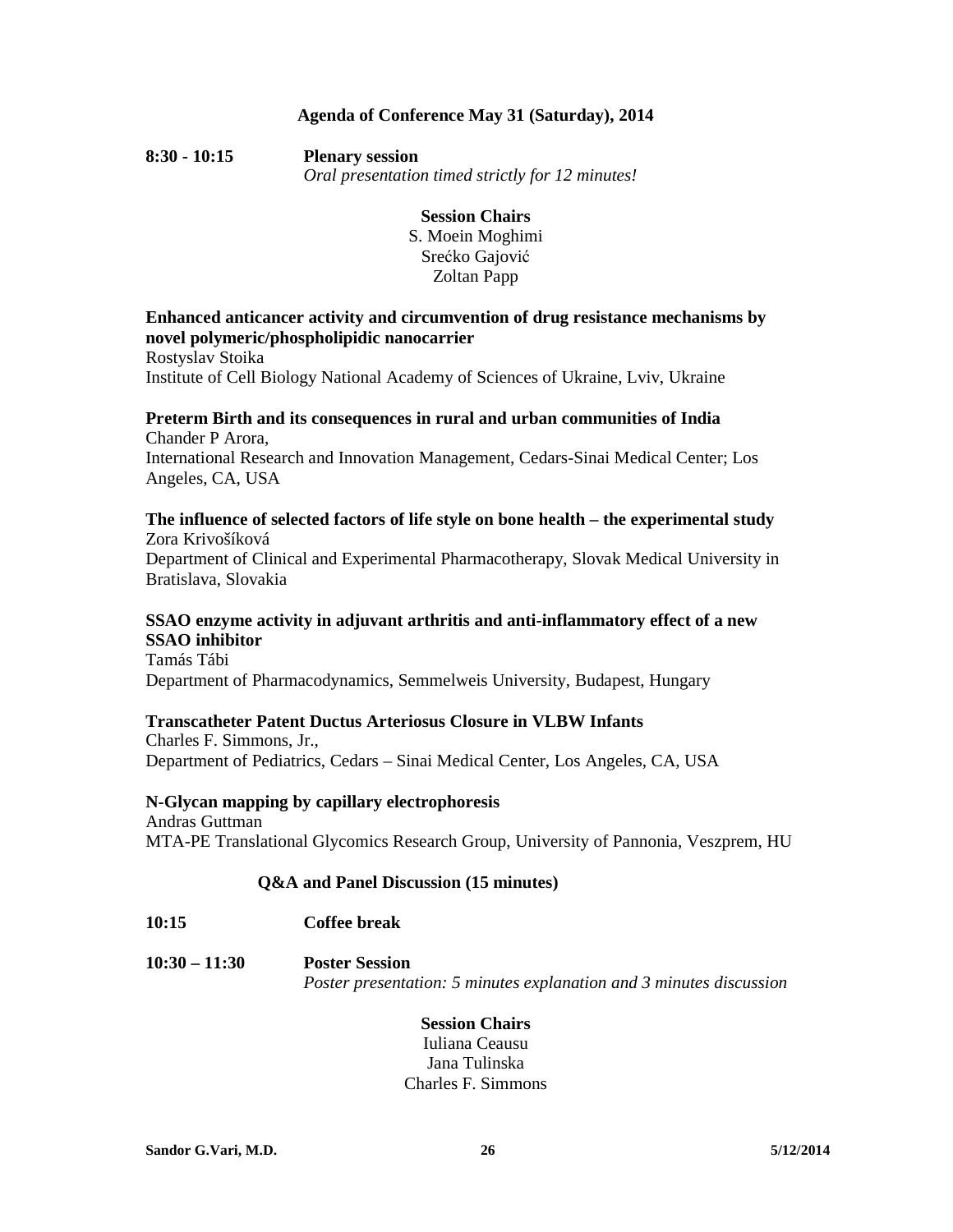## **Research Achievements (2013-2014) of the Department of Regulation of Cell Proliferation and Apoptosis at the Institute of Cell Biology (NAS of Ukraine) Due to Collaboration Network Within the RECOOP-HST Association and Collaboration with Other None-RECOOP Institutions**

Rostyslav R. Stoika Institute of Cell Biology National Academy of Sciences of Ukraine, Lviv, Ukraine

## **Experimental esophagitis research: new insight on animal models and translational aspects**

Oksana Zayachkivska Physiology Department, Lviv National Medical University, Lviv, Ukraine

## **Cervical fluid IL-6 and IL-8 levels in pregnancies complicated by preterm prelabor rupture of membranes**

Daniel Lesko carries Ivana Musilova Department of Obstetrics and Gynecology, Charles University in Prague, Faculty of Medicine Hradec Kralove, Czech Republic

## **How does maternal smoking influence the early neurobehavioral development of rat pups?**

Barbara Mammel Department of Obsterics and Gynecology and Department of Anatomy, Medical Faculty, University of Pécs, Hungary

#### **The renin release in ischemia/reperfusion kidney injury; gender differences**  Anna Kosik

1st Department of Pediatrics, Semmelweis University Budapest, Hungary

## **Microalbuminuria and cardiometabolic risk factors in general population of high school students**

Radana Kollarova Institute of Molecular BioMedicine, Medical Faculty, Comenius University, Bratislava, Slovakia

#### **Diabetes –induced impairments of the exocytosis process and the effect of gabapentin: the link with cholesterol level in neuronal plasma membranes**  Irene Trikash

Department of Neurochemistry, Palladin Institute of Biochemistry, National Academy of Sciences of Ukraine, Kiev, Ukraine

## **The role of** *musashi* **in** *Caenorhabditis elegans* **– the gene of forgetting?**

Gábor Bánk Fenyves Department of Medical Chemistry, Semmelweis University, Budapest, Hungary

## **11:30 - 12:30 Plenary session**

**Session Chairs**  András Guttman Shubhada Bopegamage Chander P. Arora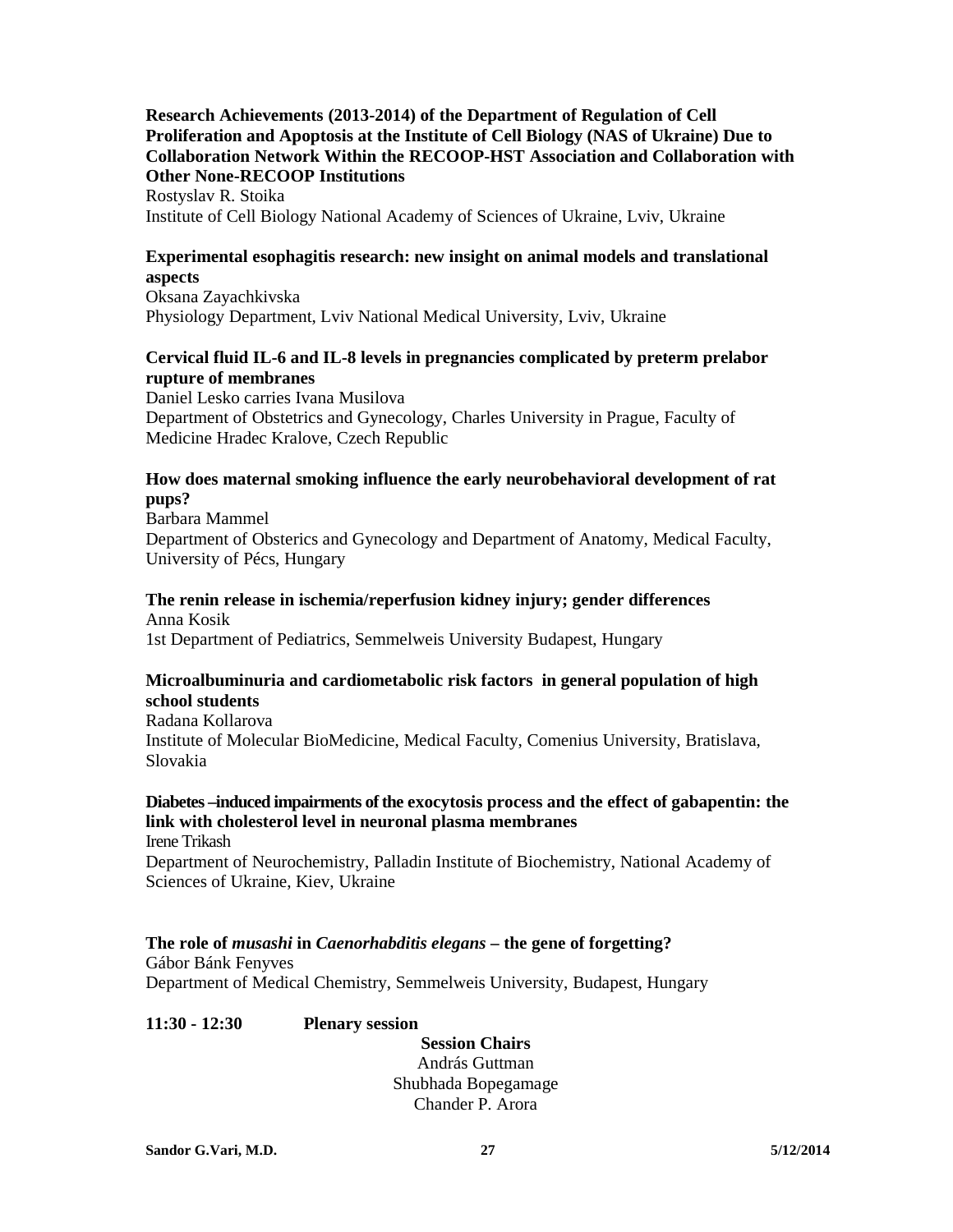#### **Value of hysteroscopy for endometrium evaluation in postmenopause**

Iuliana Ceausu "Carol Davila" University of Medicine and Pharmacy, "Dr. I. Cantacuzino" Department of Obstetrics and Gynecology, Bucharest, Romania

#### **Gender difference in expression of receptors for steroid hormones and leptin in adrenal gland after chronic and acute stress**  Marta Balog

*Department of Medical Biology, Laboratory of Neurobiology,* J. J. Strossmayer University of Osijek, School of Medicine, Osijek, Croatia

# **5-Ylidene-4-thiazolidinones anticancer agents' source: problem solution**

Roman Lesyk Department of Pharmaceutical, Organic and Bioorganic Chemistry, Danylo Halytsky Lviv National Medical University

#### **Visualization of melanoma tumor with lectin-conjugated rare-earth nanocrystals**  Artur Podhorodecki

Wroclaw University of Technology, Institute of Physics, Wroclaw, Poland

#### **Q&A and Panel Discussion (15 minutes)**

#### **12:30 – 14:00 Buffet Lunch**

- **14:00 15:00 Plenary session RECOOP Review**
- 14:00 14:30 **Standard Operating Procedures for CRSMN at the RECOOP HST Association**

 Linn Defensor RN, MSHS-CRA, CCRP Office of Research Compliance and Quality Improvement, Cedars-Sinai Medical Center, Los Angeles, CA, USA & Global Clinical Trial Leader, CRSMN, RECOOP HST Association

**14:30 – 15:00 RECOOP Future Activities**  Grants – NIH, EU Horizon and IVF Meetings:  $5<sup>th</sup>$  TriNet Meeting,  $10<sup>th</sup>$  Anniversary Bridges Scientific Conference **Q&A and Panel Discussion (15 minutes)** 

**15:00 - 16:00 Breakaway sessions (The sessions will be in different rooms) Mother and Child Health**  Chander P. Arora **Women's Health and Cardiovascular Diseases**  Zoltan Papp **NanoBioTechnology**  Rostyslav Stoika

**16:00 – 16:30 Coffee Break** 

**Sandor G.Vari, M.D. 28 5/12/2014**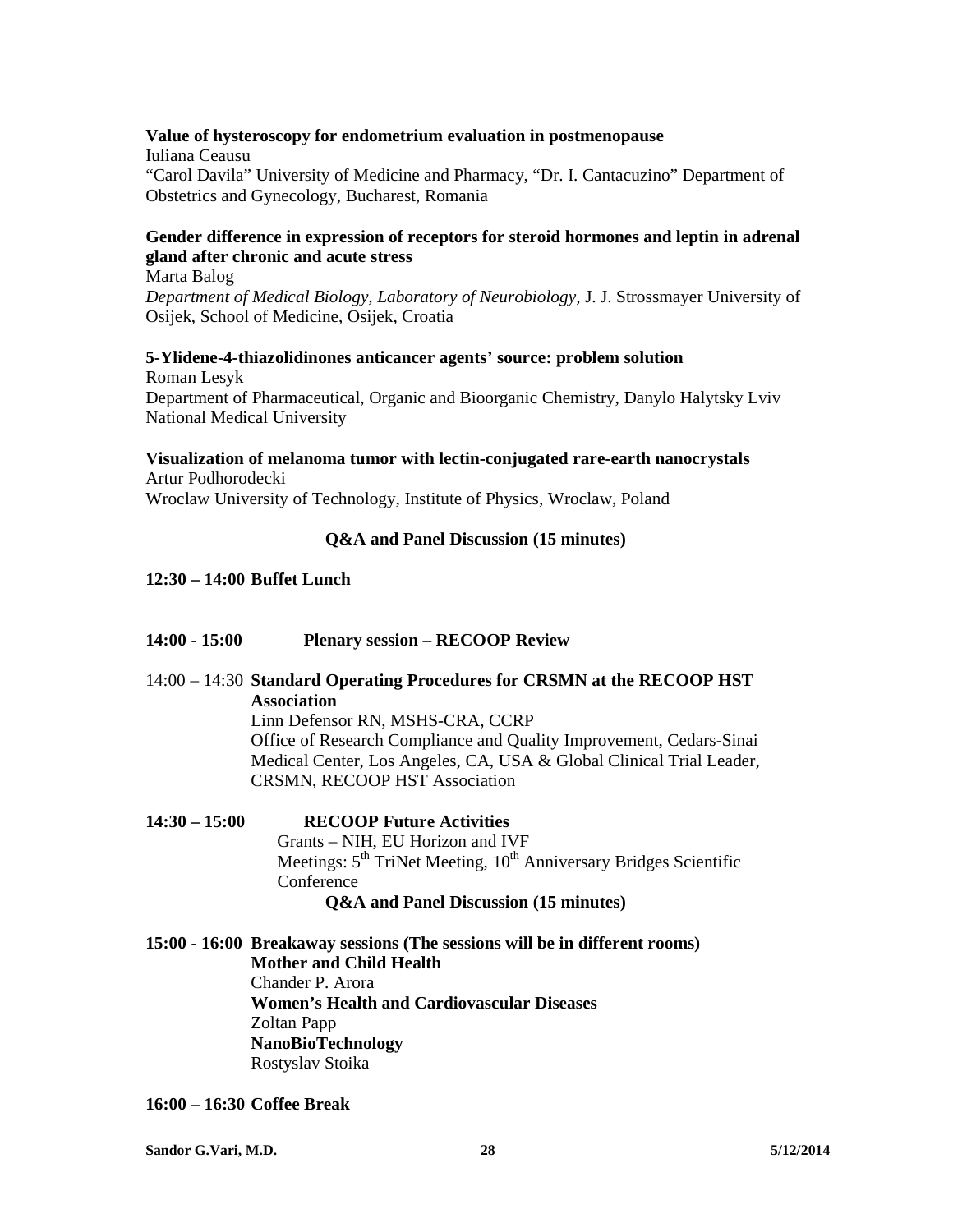#### **16:00 – 18:30 Closing Poster session**  *Poster presentation: 5 minutes explanation and 3 minutes discussion*

## **Chairs**  Éva Szökő Zora Krivosikova Tibor Ertl

## **Risk factors for preterm birth in Southern Croatia: a case control study at University Hospital**

Tanja Vukušić-Pušić Department of Obstetrics and Gynaecology, University Hospital Split, Croatia

## **Detection of novel auto-antigens in patients with recurrent miscarriage: Description of an approach and preliminary findings**

Rostyslav Stoika carries for Yuriy Y. Kit Institute of Cell Biology National Academy of Sciemces of Ukraine, Lviv, Ukraine

## **Cervical fluid IL-6 and IL-8 levels in pregnancies complicated by preterm prelabor rupture of membranes**

Martin Stepan Department of Obstetrics and Gynecology, Charles University in Prague, Faculty of Medicine Hradec Kralove, Czech Republic

# **Risk factors and clinical follow-up of patients with preterm births in a** *tertiary referral maternity unit in Bucharest, Romania*

Cristian Poalelungi "Carol Davila" University of Medicine and Pharmacy, Bucharest, "Dr. I. Cantacuzino" Hospital, Department of Obstetrics and Gynecology, Bucharest, Romania

## **The Role of PACAP on Retinal Vascular Changes in the Rodent Model of Retinopathy of Prematurity**

Timea Kvarik Dept of Anatomy MTA PTE "Lendulet" PACAP Research Team and Dept of Obstetrics and Gynecology, University of Pecs, Pecs, Hungary

## **Shared decision making in life style and nutrition for intervention in women with risk factors in cardiovascular health**

Ivančica Pavličević Department of Family Medicine, University of Split School of Medicine

## **Astrocyte toxicity to motor neurons is dependent on age**

Melanie M. Das

The Regenerative Medicine Institute, Cedars-Sinai Medical Center, Los Angeles, California, USA

## **Synthesis and surface functionalization of NaGdF4:Yb3+,Er3+ nanocrystals for their biomedical applications**